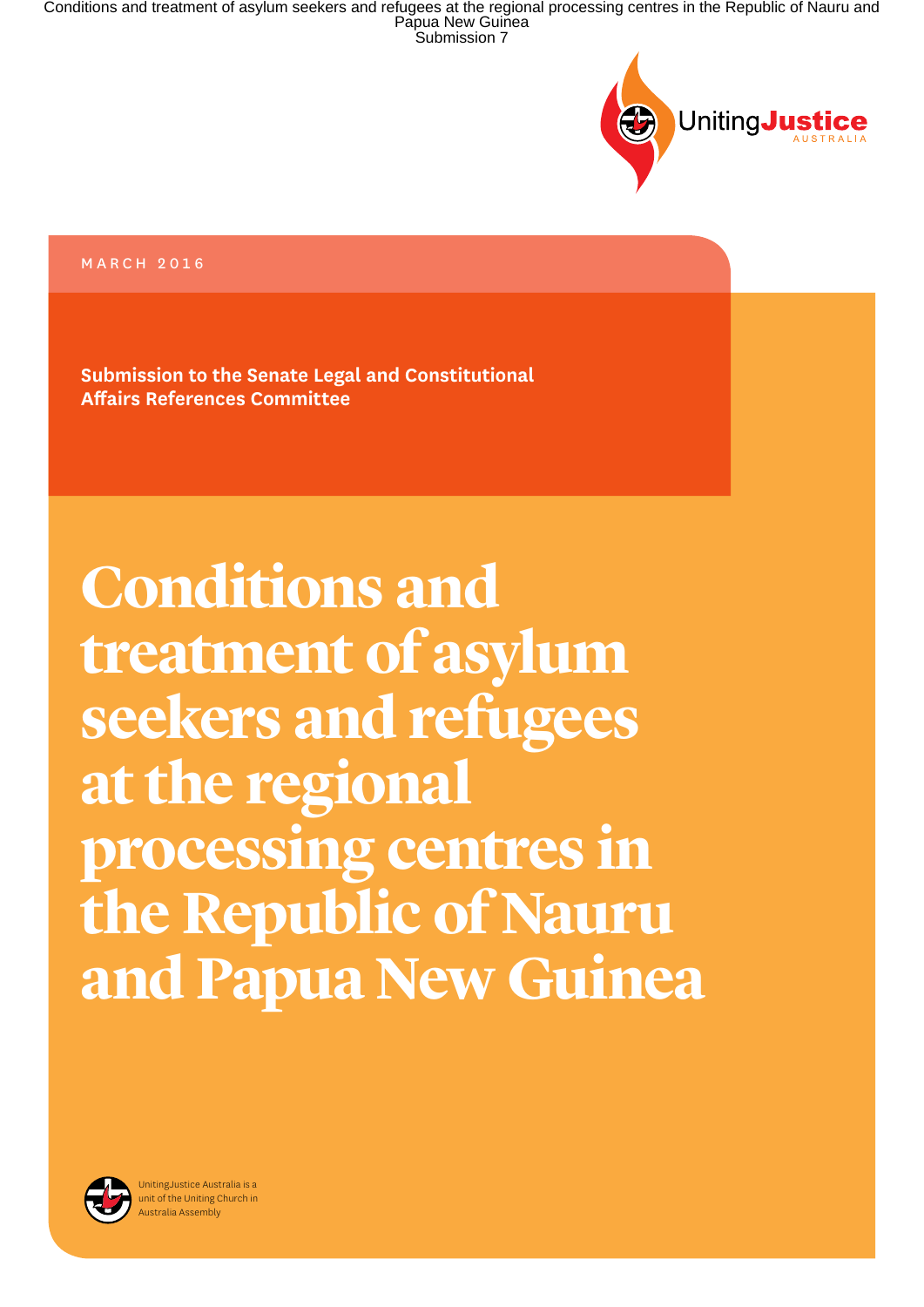MARCH 2016

UNITINGJUSTICE AUSTRALIA

## **Introduction**

The Uniting Church has been concerned for the rights and wellbeing of people seeking asylum on our shores since its inception in 1977. The Uniting Church in Australia believes in the dignity of all people and is committed to work for justice and to oppose all forms of discrimination. In the *Statement to the Nation*  made by the Inaugural Assembly in 1977, the Uniting Church promised to "seek the correction of injustices wherever they occur", to "work for the eradication of poverty and racism within our society and beyond" and "to oppose all forms of discrimination which infringe basic rights and freedoms".<sup>1</sup>

In particular, the Uniting Church has had long-standing concerns about Australia's increasingly harsh treatment of asylum seekers and refugees who make the journey towards Australia by boat. The introduction in 2013 of the 'Operation Sovereign Borders' policy marked a significant departure in Australian policy and programs from Australia's historical approach to the protection and resettlement of refugees. The militarisation of a humanitarian program has been of grave concern to the Uniting Church. We believe that it undermines the humanitarian intent of the United Nations' Convention Relating to the Status of Refugees (Refugee Convention) and breaches Australia's human rights obligations.

Article 31 of the United Nations Refugee Convention comprehends that refugees, by the very nature of their predicament, may arrive in a country without valid travel documents ('unlawfully'). They should not be punished and they have a right to have their protection claims assessed. For many years, successive Australian governments have justified harsh and punitive policies based on strictly minimalist readings of the Refugee Convention that deny the realities of what happens when people flee dangerous situations of persecution. With the passage of the *Migration and Maritime Powers Legislation Amendment (Resolving the Asylum Legacy Caseload) Act 2014*, the Government legalised long-standing policies of deterrence and further stepped away from any commitment to the spirit and intention of the Refugee Convention.

The Uniting Church believes that Australia has both a moral responsibility and an obligation under international refugee and human rights law to uphold the rights of asylum seekers regardless of how they arrive and where they have come from (including travel through transit countries that are unable to offer safety). The Church has consistently called on the Government to end offshore ('regional') processing, work with countries in the region for a genuinely multilateral regional protection solution that ensures people are safe where they are (thereby minimising the need for people to use people smugglers) and offer a generous onshore protection program.

1 Uniting Church in Australia Assembly (1977) *Statement to the Nation*, [http://www.unitingjustice.org.au/](http://www.unitingjustice.org.au/uniting-church-statements/key-assembly-statements/item/511) [uniting-church-statements/key-assembly-statements/item/511](http://www.unitingjustice.org.au/uniting-church-statements/key-assembly-statements/item/511)-statement-to-the-nation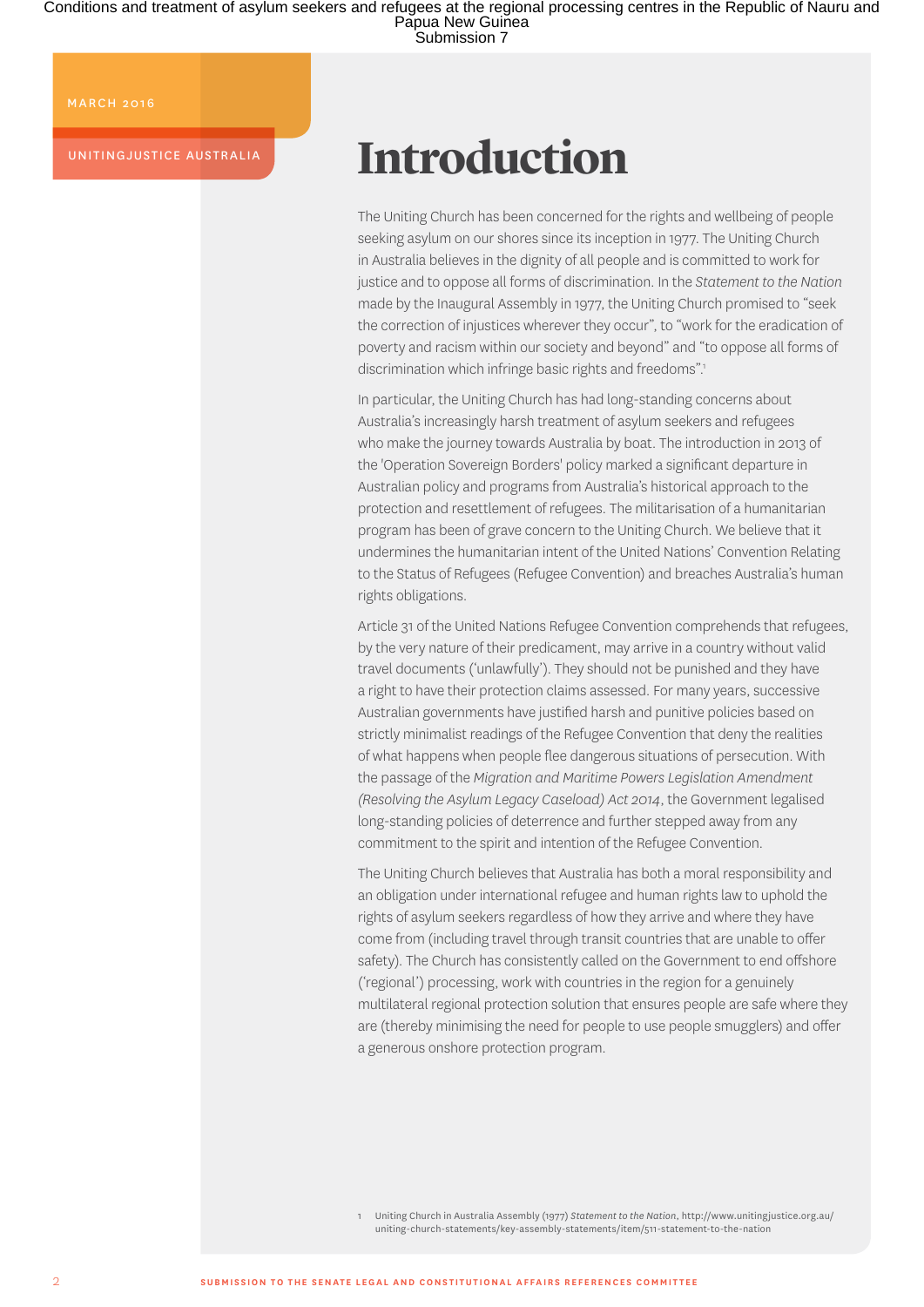#### MARCH 2016

#### UNITINGJUSTICE AUSTRALIA

Australia has an interest in promoting human rights and democracy within the region, and the fairness and integrity of its policies for refugees and asylum seekers are vital in achieving this goal.

The Uniting Church has been providing care and support to asylum seekers and refugees and advocating for their just and humane treatment since its formation in 1977. The Church's chaplains have served in immigration detention centres including those in Woomera, Port Hedland, Curtin, Baxter and Christmas Island. Many clergy and members have been supporting asylum seekers in the community and visiting the centres for years, and others are active advocates for just policies.

The Uniting Church's 2015 statement, *Shelter from the Storm*, sets out a number of important principles that it believes should apply to Australia's policies, legislation, and practices toward asylum seekers, refugees and humanitarian entrants.

- **o** All people should be treated with respect and accorded the dignity they deserve as human beings.
- Ș Australia should do its fair share to ease people's sufferings in the context of what is a global problem and not shift our responsibilities to poor and developing countries.
- o Policies should be driven by bipartisan commitments to a humanitarian response focussed on protection needs and to upholding our obligations under international law.
- **o** The Australian Government must be transparent in the implementation of its policies, open to scrutiny by the courts and the media and to critique and advocacy from civil society.<sup>2</sup>

The Australian Government must uphold the international treaties and conventions that Australia has signed including:

- Ș the *Convention Relating to the Status of Refugees* (the Refugee Convention);
- Ș the *Universal Declaration of Human Rights*;
- o the *Convention on the Rights of the Child* (CRC);
- Ș the *Convention against Torture and Other Cruel, Inhuman or Degrading Treatment or Punishment* (CAT); and
- Ș the *International Covenant on Civil and Political Rights* (ICCPR).

The Australian response towards asylum seekers should be culturally sensitive and take into account the situations from which people have come. People should be able to find hope, shelter and restoration from the despair and persecution from which they have fled.

Australia has an interest in promoting human rights and democracy within the region, and the fairness and integrity of its policies for refugees and asylum seekers are vital in achieving this goal. The lowering of Australia's refugee and asylum seeker policy standards has the potential to impede the progression of human rights standards in the region and globally.

2 Uniting Church in Australia Assembly (2015) *Shelter from the Storm: A Uniting Church in Australia Statement on Asylum Seeker and Refugee Policy,* Resolution 15.23.09, Preamble, pp. 4-5, [http://www.](http://www.unitingjustice.org.au/refugees-and-asylum-seekers/uca-statements/item/1105-shelter-from-the-storm) [unitingjustice.org.au/refugees-and-asylum-seekers/uca-statements/item/1105-shelter-from-the-storm](http://www.unitingjustice.org.au/refugees-and-asylum-seekers/uca-statements/item/1105-shelter-from-the-storm)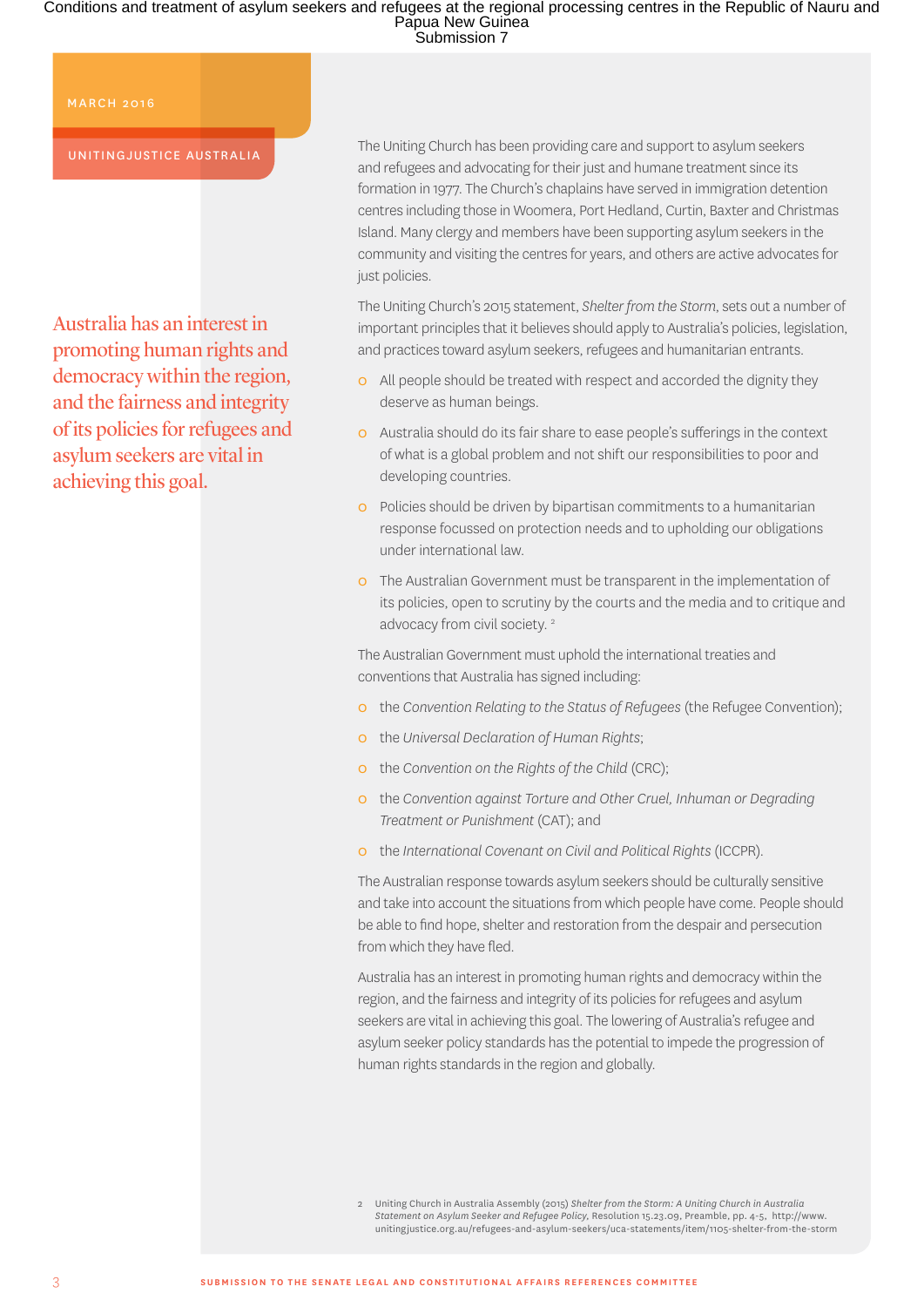MARCH 2016

UNITINGJUSTICE AUSTRALIA

UnitingJustice Australia welcomes the opportunity to contribute to the Senate Legal and Constitutional Affairs Committee's inquiry into the *Conditions and treatment of asylum seekers and refugees at the regional processing centres in the Republic of Nauru and Papua New Guinea*. This submission will be primarily drawing on publicly available reports. The restricted and limited flow of information from the regional processing centres (RPCs) in Nauru and Manus Island, Papua New Guinea (PNG) is a serious concern and so we look forward to a detailed, comprehensive and accurate picture of the situation in these centres being described in the Committee's Report.

### **List of Recommendations**

- *1. The regional detention and processing centres on Nauru and Manus Island should be closed. All people seeking asylum should be transferred to the Australian mainland where they should reside in the community while their claims for protection are assessed.*
- *2. If people seeking asylum are to remain in the centres (be they closed or 'open'), then the following conditions and treatment should apply:3*
	- *a. People in detention must be treated with dignity and respect at all times.*
	- *b. Detention facilities should be of a standard that ensures people's wellbeing and addresses their psychological, social, educational and health needs.*
	- *c. Healthcare must be provided at a standard commensurate to that available to Australian residents.*
	- *d. Food must be nutritious and suitable for people's age and religious and cultural background. Asylum seekers should be able to prepare their own food wherever possible.*
	- *e. Accommodation and bathroom facilities should be of a standard necessary to uphold people's dignity, health and privacy.*
	- *f. Asylum seekers must have access to means of communication including phones and computers (including internet).*
	- *g. Access to legal support and translation services should be provided immediately upon arrival and be readily available throughout the stay in detention facilities.*
	- *h. Detention centres must provide adequate education and vocational training opportunities, and recreational facilities and programs.*
	- *i. Asylum seekers must be free to practice their religion.*

<sup>3</sup> Uniting Church in Australia Assembly (2015), *Shelter from the Storm*, op. cit., Principles for Good Policy, Section 5, pp. 10-11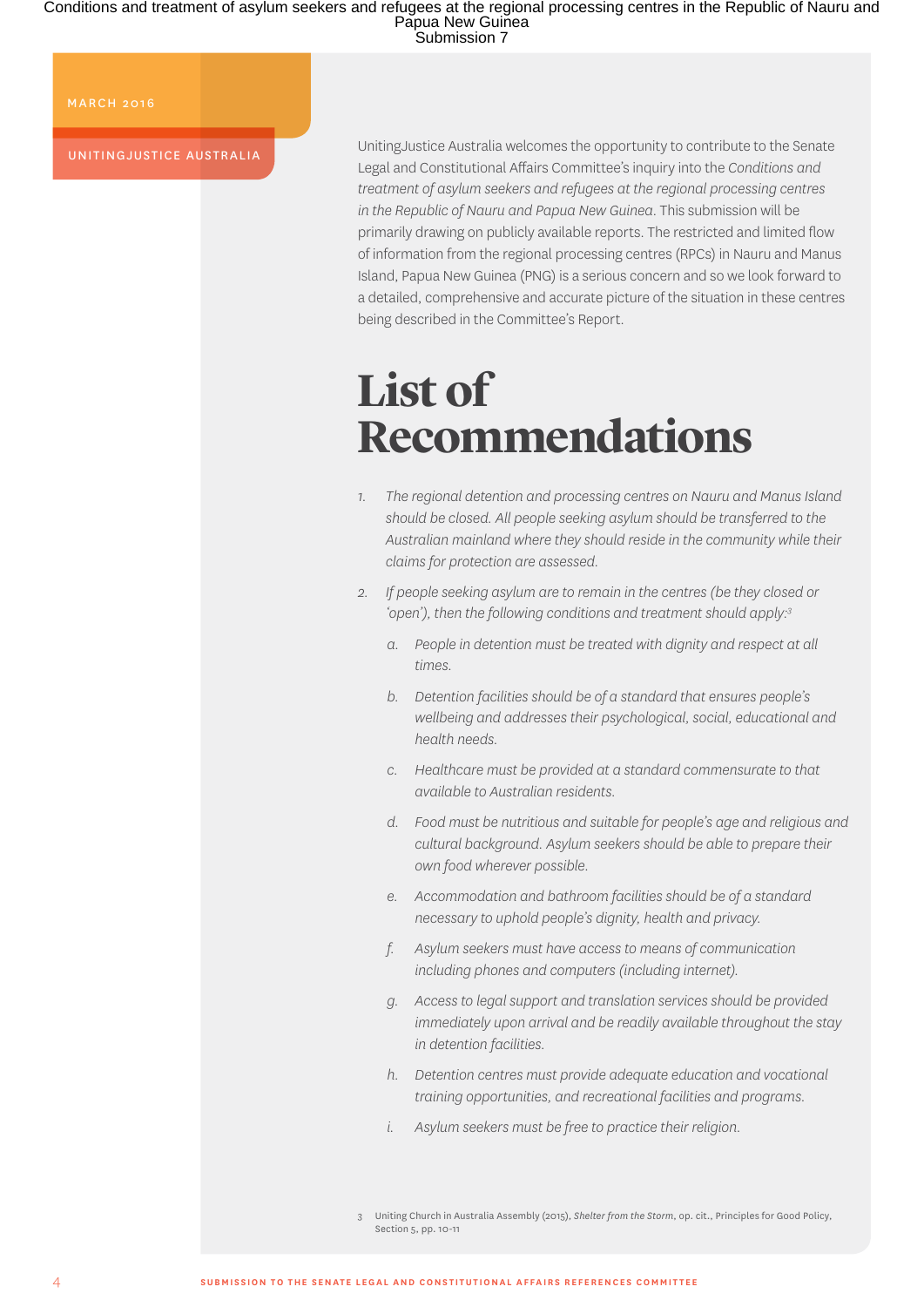#### MARCH 2016

UNITINGJUSTICE AUSTRALIA

The mandatory and indefinite detention of people seeking asylum is a grave abuse of their human rights and damages people's physical, emotional and mental wellbeing.

- *3. All detention centre staff must be properly trained, including about matters relating to the right to asylum, sexual and gender-based violence, human rights and human rights standards, cultural awareness and sensitivity, symptoms of trauma and the special needs of people with disabilities.*
- *4. Australia must support and uphold the legal rights of all asylum seekers, including fair, transparent and timely processes for assessing people's refugee claims consistent with the spirit and intention of the Refugee Convention.*
- *5. People who are detained, whether in closed or 'open' centres, must have access to a non-discriminatory complaints process that includes an independent appeals mechanism, and have the right to make a complaint to external authorities.*
- *6. The Australian Government must be transparent in the implementation of its policies in Nauru and Manus Island, PNG, open to scrutiny by the courts and the media and to critique and advocacy from civil society.*
- *7. The Australian Government should impose the same accountability mechanisms on sub-contractors as would apply to public servants.*
- *8. An independent authority should monitor and report publicly on the conditions under which asylum seekers are held to ensure that they are treated justly and humanely. Such an authority should be afforded full and transparent access to the information requested from key stakeholders.*
- *9. All immigration detention facilities must be accessible for monitoring by independent bodies including the UN High Commissioner for Refugees, the Australian Red Cross, the Commonwealth Ombudsman and the Australian Human Rights Commission.*
- *10. The Australian Government should immediately implement all the recommendations of the Moss Review.*
- *11. Australia should reduce the risk of refoulement by amending the Migration Act to reflect the spirit and intention of the Refugee Convention, including definitions of 'refugee' and 'well-founded fear of persecution' that are consistent with the Refugee Convention.*
- *12. While people still reside in the regional detention and offshore processing on Nauru and Manus Island, the Australian Government must work with the Nauruan and PNG Governments to ensure that no-one is at risk of human rights violations under those conventions and treaties to which Australia is a party to, especially CAT, CRC and ICCPR.*
- *13. Australia's obligations under the CRC must be incorporated into every level of policy development and implementation where the lives of young asylum seekers are concerned.*
- *14. Children of people who have arrived or sought to arrive in Australia by boat should only be detained as a matter of last resort and for the shortest appropriate period of time and after an independent authority has reviewed the decision to detain.4*
- *15. All transfers of children to Nauru should be immediately suspended.*
- 4 Uniting Church in Australia Assembly (2015) *Shelter from the Storm*, op. cit., Principles for Good Policy, par. 4.1, p. 9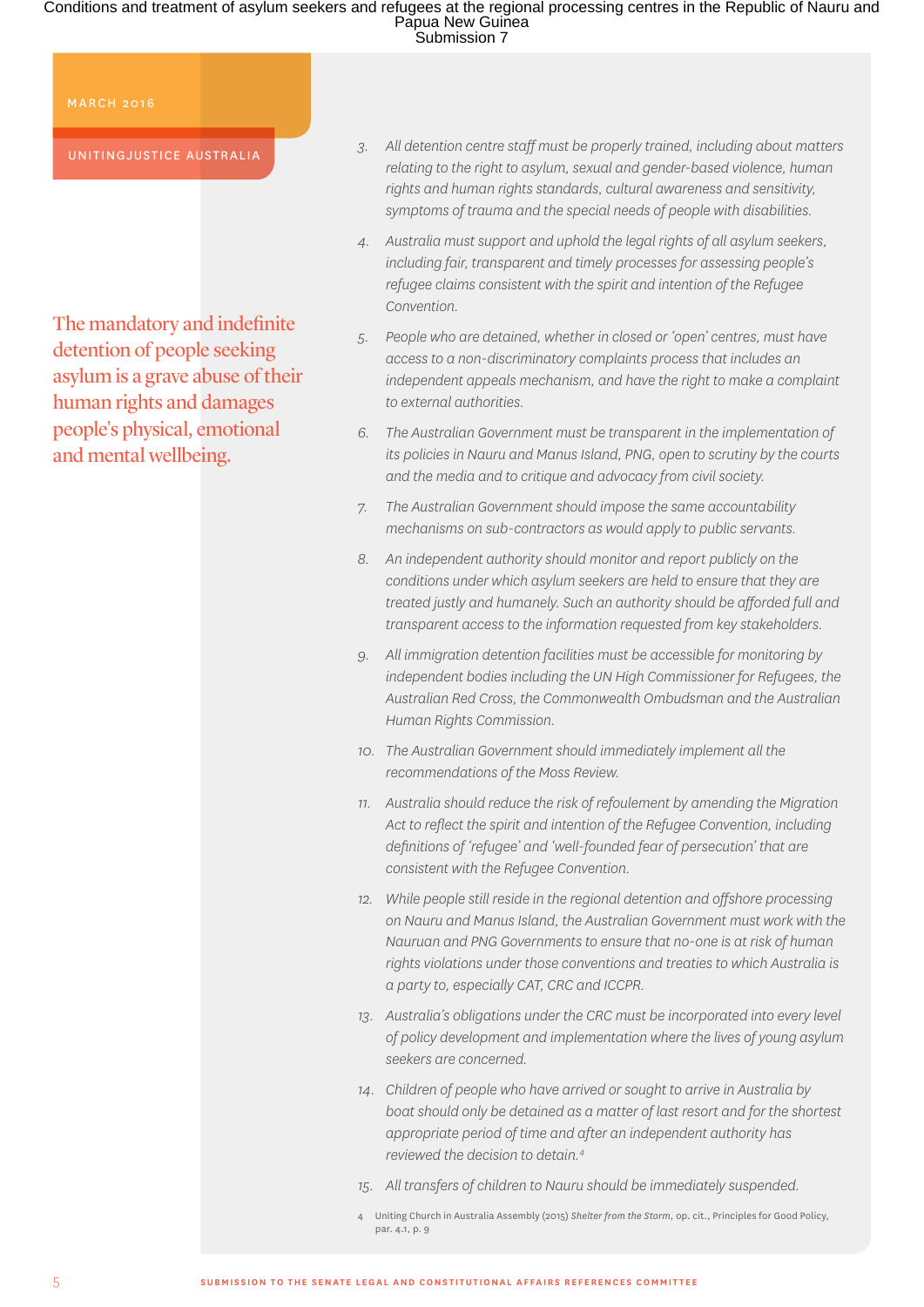MARCH 2016

UNITINGJUSTICE AUSTRALIA

# **1. Conditions and Treatment**

**Conditions and treatment of asylum seekers and refugees at the regional processing centres in the Republic of Nauru and Papua New Guinea**

The Uniting Church in Australia has been concerned about the conditions and treatment of asylum seekers and refugees at the offshore (regional) detention centres in Nauru and on Manus Island, PNG since they were first opened in 2001.

In May 2011, in response to reports that the Government was considering reopening the detention centre on Manus Island, the Church said:

Manus Island is a totally inappropriate location for the provision of adequate and appropriate legal advice and health care to people who are often already physically and mentally traumatised…

People detained on Manus Island during the 'Pacific Solution' were forgotten – it was very much a case of 'out of sight, out of mind'. Very few countries were willing to bail out the Australian Government and resettle refugees from Manus Island and Nauru. This meant people were left languishing in detention for years.<sup>5</sup>

The Uniting Church believes that all people seeking asylum should be treated with respect and dignity and offered protection as is required under international law. Numerous media accounts, personal stories and independent reports have drawn attention to the substandard conditions and treatment of asylum seekers and refugees at the RPCs in Nauru and Manus Island. The mandatory and indefinite detention of people seeking asylum is a grave abuse of their human rights and damages people's physical, emotional and mental wellbeing.

In October 2013, the UN High Commissioner for Refugees (UNHCR) visited Nauru and reported that the current policies, conditions and operational approaches at the RPC, the detention centre on Nauru, did not comply with international standards. Specifically they found that the conditions of treatment in detention were not safe or humane. The report warned that the conditions of mandatory and arbitrary detention within a "return-oriented environment", together with the delays in processing and lack of durable solutions, "will have a detrimental impact on the physical and psycho-social health of those seeking asylum".6

<sup>5</sup> Uniting Church in Australia Assembly (6 May 2011) 'Church objects to plans to re-open Manus Island', Press Release, [http://www.unitingjustice.org.au/refugees-and-asylum-seekers/news/item/558-church-objects](http://www.unitingjustice.org.au/refugees-and-asylum-seekers/news/item/558-church-objects-to-plans-to-re-open-manus-island)[to-plans-to-re-open-manus-island](http://www.unitingjustice.org.au/refugees-and-asylum-seekers/news/item/558-church-objects-to-plans-to-re-open-manus-island)

<sup>6</sup> UN High Commissioner for Refugees (2013) 'UNHCR Monitoring visit to the Republic of Nauru 7-9 October 2013', p. 2, [http://www.refworld.org/docid/5294a6534.html](http://www.refworld.org/docid/5294a6534.html ) accessed 7 March 2016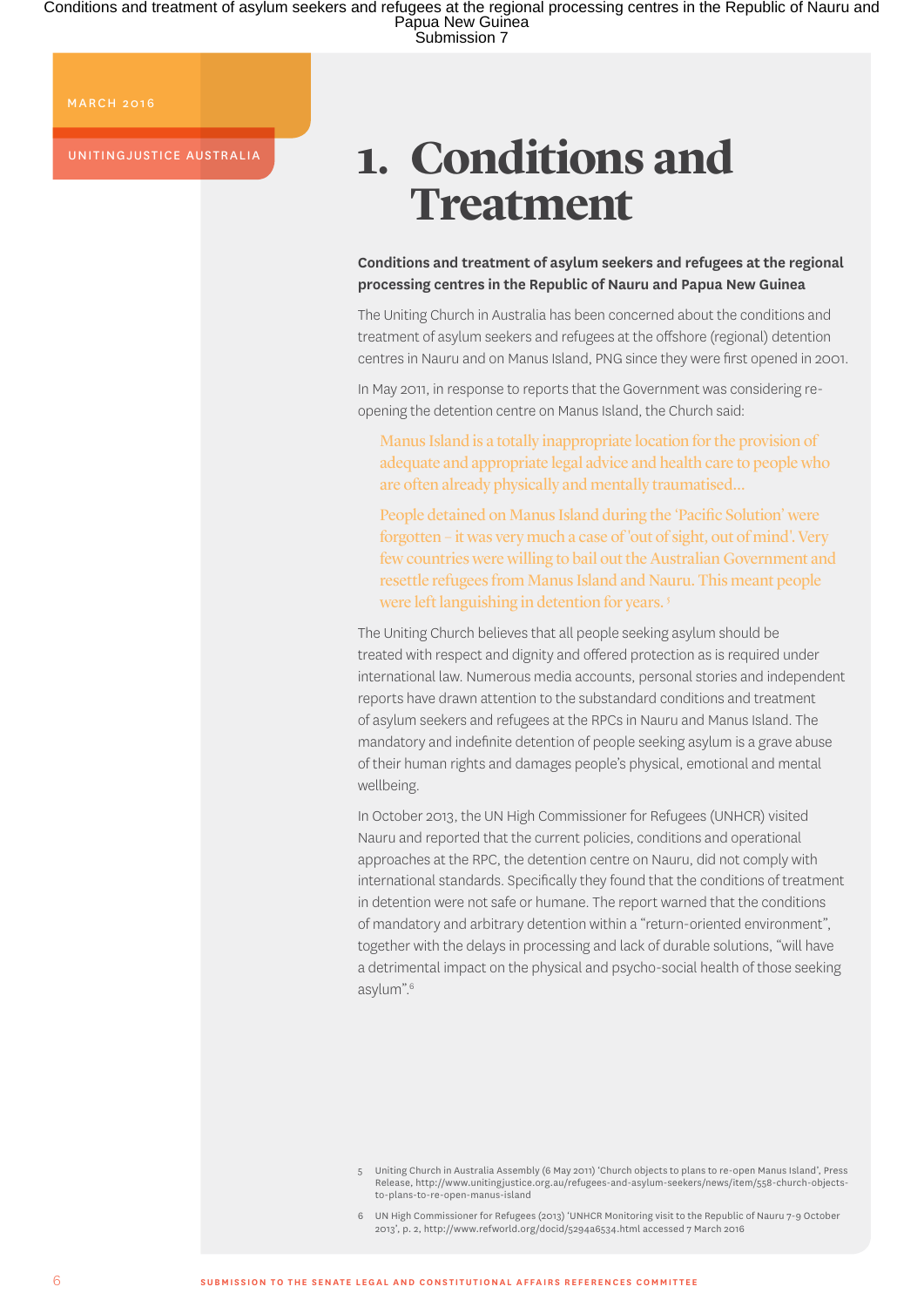#### MARCH 2016

UNITINGJUSTICE AUSTRALIA

The UNHCR also visited the RPC on Manus Island, PNG in 2013 and reported that the centre did not provide safe and humane conditions of treatment in detention and constituted arbitrary and mandatory detention under international law. The report concluded that, despite the introduction of bus excursions which are conducted under close escort and supervision, asylum seekers are living in an environment with no genuine freedom of movement. They also reported cramped conditions, health concerns related to the heat and humidity, and hygiene issues in relation to the food served and the conditions of the ablution blocks.7

In December 2013, Amnesty International released a report 'This is breaking people: human rights violations at Australia's asylum seeker processing centre on Manus Island, Papua New Guinea' which outlined the human rights abuses taking place in the regional processing centre. Specifically, the report referred to overcrowded living conditions, cramped sleeping arrangements, exposure to the elements, as well as a lack of sufficient drinking water, sanitation, food and clothing. Furthermore, the report concluded that:

Aspects of detention on Manus Island violate the obligation to treat all persons in detention humanely. The combined effect of the conditions of detention on Manus Island, the open-ended nature of that detention, and the uncertainty about their fates to which detainees are subjected amounts to cruel, inhuman, and degrading treatment or punishment. Moreover, some conditions of detention, particularly the housing of detainees in P Dorm, on their own violate the prohibition on torture and other ill-treatment. 8

This report was followed up with a 2014 report entitled 'This is still breaking people: update on human rights violations at Australia's asylum seeker processing centre on Manus Island, Papua New Guinea' which was completed after the protests of 16 and 17 February 2014, during which Reza Berati was killed. This report asserts that the violence inflicted by security guards and local police on protestors was "brutal and excessive". Amnesty International expressed concern for the health and safety of those injured by or witness to the violence and concluded that very little had changed with respect to living conditions at the centre.<sup>9</sup>

In October 2014, following allegations of sexual abuse at the RPC in Nauru, a review was conducted by Philip Moss which further highlighted systems that failed to protect people against abuse and improper conduct and behaviour by contracted staff. The report mentions allegations of rape, indecent assault,

<sup>7</sup> UN High Commissioner for Refugees (2013) 'UNHCR Monitoring visit to Manus island, Papua New Guinea 23 to 25 October 2013', p. 16 [http://www.unhcr.org.au/wp-content/uploads/2015/05/23Oct2013\\_](http://www.unhcr.org.au/wp-content/uploads/2015/05/23Oct2013_ManusMonitoringVisit.pdf) [ManusMonitoringVisit.pdf](http://www.unhcr.org.au/wp-content/uploads/2015/05/23Oct2013_ManusMonitoringVisit.pdf)

<sup>8</sup> Amnesty International (2013) 'This is breaking people: human rights violations at Australia's asylum seeker processing centre on Manus Island, Papua New Guinea', p. 3 [https://www.amnesty.org/en/documents/](https://www.amnesty.org/en/documents/ASA12/002/2013/en/) [ASA12/002/2013/en/](https://www.amnesty.org/en/documents/ASA12/002/2013/en/)

<sup>9</sup> Amnesty International Australia (2014) 'This is still breaking people: human rights violations at Australia's asylum seeker processing centre on Manus Island, Papua New Guinea', p. 2 [http://www.amnesty.org.au/](http://www.amnesty.org.au/resources/activist/This_is_still_breaking_people_update_from_Manus_Island.pdf) [resources/activist/This\\_is\\_still\\_breaking\\_people\\_update\\_from\\_Manus\\_Island.pdf](http://www.amnesty.org.au/resources/activist/This_is_still_breaking_people_update_from_Manus_Island.pdf)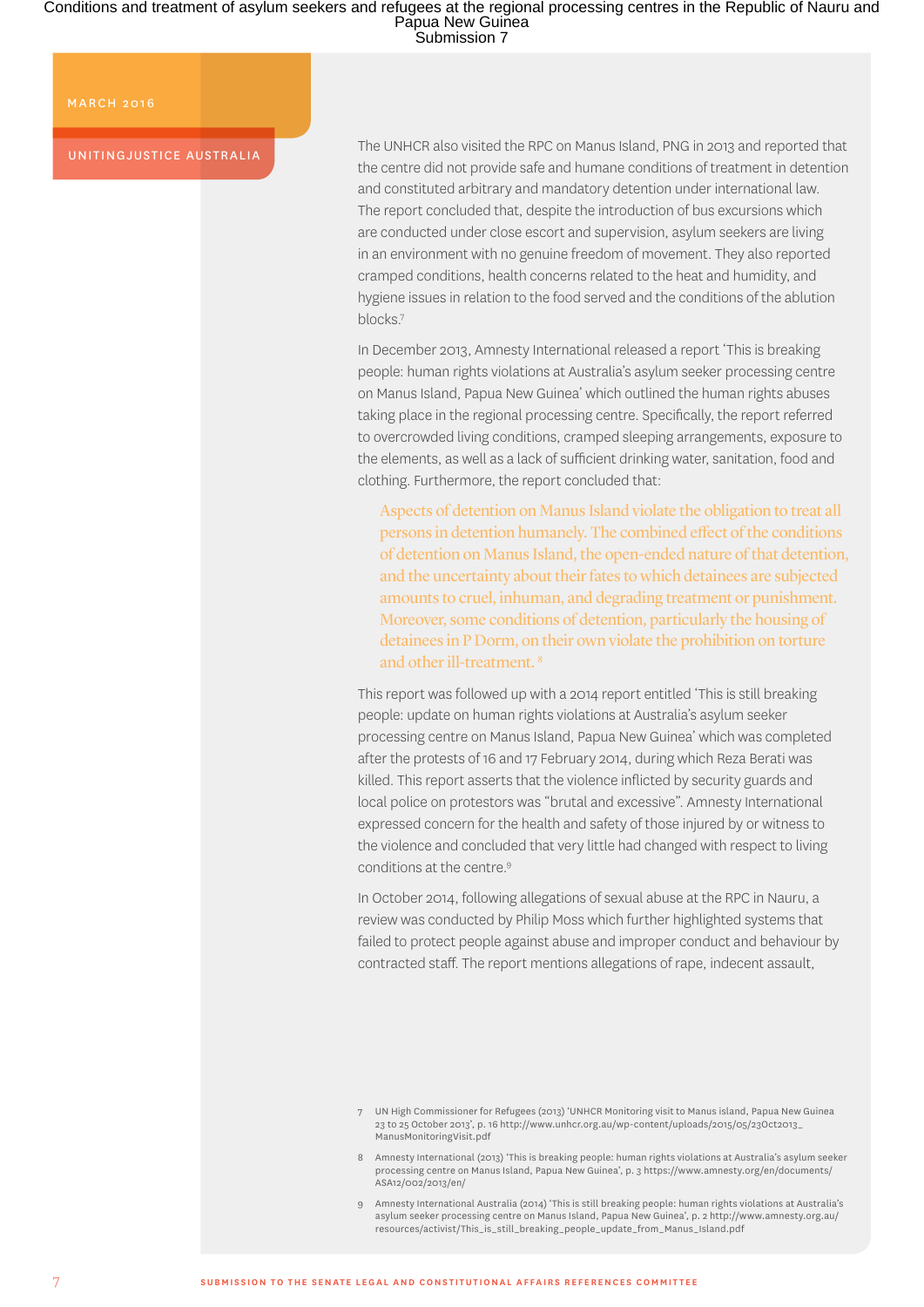MARCH 2016

UNITINGJUSTICE AUSTRALIA

The Uniting Church believes that people seeking asylum should never be subject to harsh and punitive policies and treatment.

sexual harassment, and physical assault occurring in the Centre and stated that it could not find any reason not to believe the allegations. Recommendations included stronger child protection mechanisms, and better systems for reporting, responding to, mitigating and preventing incidents of sexual and other physical assault at the Centre.10

The *Forgotten Children* report conducted by the Australian Human Rights Commission was also released in 2014. Almost every first-hand account received about conditions on Nauru made reference to the overwhelming heat. The tents on Nauru were described as mouldy, dirty, crowded and subject to flooding when it rains. The facilities were reported as unhygienic with water shortages, blocked toilets, and overflowing bins. The provision of clothing and footwear was inadequate, toys books and play equipment insufficient, and there were concerns that the school environment was not conducive to learning. The conditions were likened to a prison, with both children and adults not having adequate freedom of movement. The inquiry received evidence of bullying, harassment and abuse at the detention centre on Nauru.11 The *Forgotten Children* report recorded 57 serious assaults, 233 assaults involving children, 33 cases of sexual abuse (the vast majority involving children) and 207 cases of people having engaged in self-harm leading up to the time of the report.<sup>12</sup>

The Senate Select Committee on the 'Recent allegations in relation to conditions and circumstances at the Regional Processing Centre in Nauru' was established in March 2015 in order to further investigate the conditions at the detention centre and released its report in August 2015. The report findings were disturbingly similar to the numerous reports of 2013 and 1014, describing, once again, extremely poor conditions. The tents were still hot, humid, mouldy and crowded. There was no running water, a lack of privacy, inadequate provision of footwear and clothing, limited access to food and unhygienic toilet facilities. There were also claims of slow and inadequate provision of medical care. The committee formed the opinion that the present conditions and circumstances were not adequate, appropriate or safe.<sup>13</sup>

Other reports provide further evidence that detention is harmful to mental and physical health, particularly for children. In 2013, a report was published by the Commonwealth Ombudsman detailing instances of self-harm and suicide in Australian immigration detention centres. Out of 11 deaths between July 2010 and April 2013, four were confirmed suicides. The report makes a link between the prison-like confined and controlling conditions in detention and the numerous instances of self-harm.14 In addition, there is overwhelming

- 11 Australian Human Rights Commission (2014) *The Forgotten Children: National Inquiry into Children in Immigration Detention*, p. 188 [https://www.humanrights.gov.au/our-work/asylum-seekers-and-refugees/](https://www.humanrights.gov.au/our-work/asylum-seekers-and-refugees/publications/forgotten-children-national-inquiry-children) [publications/forgotten-children-national-inquiry-children](https://www.humanrights.gov.au/our-work/asylum-seekers-and-refugees/publications/forgotten-children-national-inquiry-children)
- 12 ibid., p. 62
- 13 The Senate (August 2015), 'Taking responsibility: conditions and circumstances at the Australia's Regional Processing Centre in Nauru', p. 120 [http://www.aph.gov.au/Parliamentary\\_Business/Committees/Senate/](http://www.aph.gov.au/Parliamentary_Business/Committees/Senate/Regional_processing_Nauru/Regional_processing_Nauru/Final_Report) [Regional\\_processing\\_Nauru/Regional\\_processing\\_Nauru/Final\\_Report](http://www.aph.gov.au/Parliamentary_Business/Committees/Senate/Regional_processing_Nauru/Regional_processing_Nauru/Final_Report), accessed 7 January 2015
- 14 Commonwealth and Immigration Ombudsman (May 2013), 'Suicide and self-harm in the immigration detention network', REport 02/2013, [http://www.ombudsman.gov.au/\\_\\_data/assets/pdf\\_file/0022/30298/](http://www.ombudsman.gov.au/__data/assets/pdf_file/0022/30298/December-2013-Suicide-and-self-harm-in-the-Immigration-Detention-Network.pdf) [December-2013-Suicide-and-self-harm-in-the-Immigration-Detention-Network.pdf](http://www.ombudsman.gov.au/__data/assets/pdf_file/0022/30298/December-2013-Suicide-and-self-harm-in-the-Immigration-Detention-Network.pdf), accessed January 2016

<sup>10</sup> P. Moss (2014) 'Review into recent allegations relating to conditions and circumstances at the regional processing centre on Nauru', p. 5 [https://www.border.gov.au/ReportsandPublications/Documents/](https://www.border.gov.au/ReportsandPublications/Documents/reviews-and-inquiries/review-conditions-circumstances-nauru.pdf) [reviews-and-inquiries/review-conditions-circumstances-nauru.pdf](https://www.border.gov.au/ReportsandPublications/Documents/reviews-and-inquiries/review-conditions-circumstances-nauru.pdf)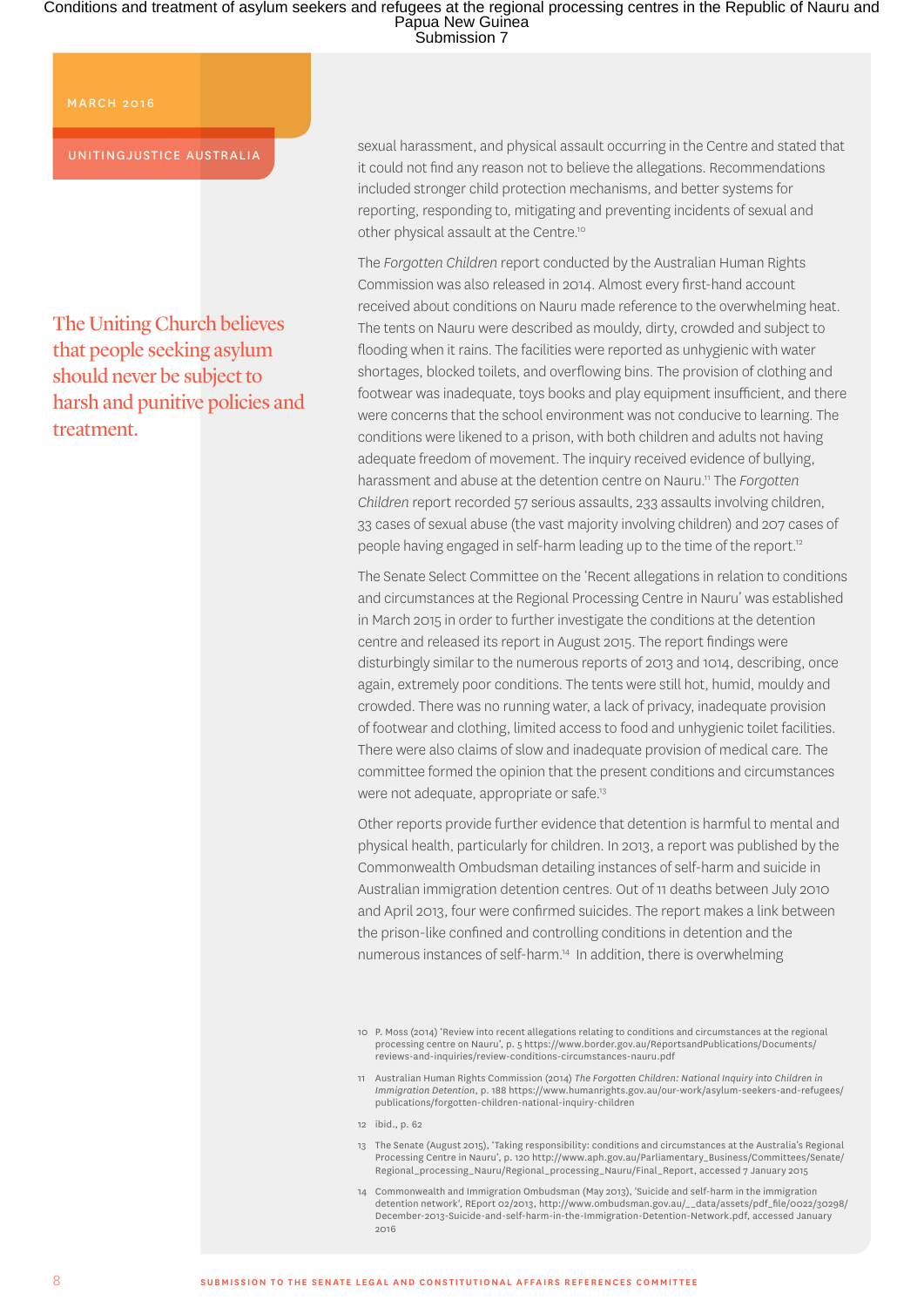#### MARCH 2016

UNITINGJUSTICE AUSTRALIA

evidence from medical sources confirming that indefinite and mandatory detention damages the mental and physical health of children, and impairs their development.<sup>15</sup>

There are numerous guidelines available outlining appropriate conditions for detention. The UNHCR's 'Guidelines on applicable criteria and standards relating to the detention of asylum seekers' states that the detention of asylum seekers is inherently undesirable. The Guidelines also state that conditions of detention for asylum seekers should be humane with respect shown for the inherent dignity of the person. Asylum seekers should, for example, be able to receive appropriate medical treatment and psychological counselling, have the opportunity to continue further education or vocational training, practice their religion and have a diet in keeping with their religion, and have access to a complaints mechanism.16

The Uniting Church believes that people seeking asylum should never be subject to harsh and punitive policies and treatment. They should be treated with dignity and respect at all times. Mandatory and indefinite detention (such as exists on Manus Island) is a grave breach of human rights that contravenes Article 9(1) of the ICCPR. The Church believes that all people who arrive seeking asylum (regardless of their mode of arrival) should, once health, identity and security checks have been carried out, live in the community while their claims are processed. If government policy is to continue with mandatory detention, then detention facilities should be of a standard that ensures people's wellbeing and that their psychological, social and health needs are addressed. Accommodation and bathroom facilities should ensure privacy, health and dignity. All people should feel safe. Communication and legal support should be readily available throughout the stay in detention. Healthcare must be provided at a standard commensurate to that available to Australian residents.

Despite numerous reports all highlighting the inadequate conditions and treatment in offshore immigration detention centres and making recommendations for improvements to living conditions, to the length of time spent in detention and to the fairness of the assessment process, very little has changed. On Nauru, while the RPC has now become an 'open centre' and people are free to come and go, the Centre remains, for all intents and purposes their 'home', and the fact of being 'open' does not materially change the conditions in which people are forced to live. The Uniting Church believes that it is not possible to achieve adequate conditions and treatment at the offshore detention centres, and that they should be closed.

16 UN High Commissioner for Refugees (February 1999) *UNHCR's Guidelines on Applicable Criteria and Standards relating to the Detention of Asylum Seekers*, p. 10 <http://www.unhcr.org/4aa7646d9.pdf>

<sup>15</sup> The Australian literature on this issue is extensive. See, for instance: Newman, L. & Steel, Z. (2008). "The Child Asylum Seeker: Psychological and Developmental Impact of Immigration Detention," *Child and Adolescent Psychiatric Clinics of North America 17*, 665-683; Hodes, M. (2010). "The mental health of detained asylum seeking children," *European Child & Adolescent Psychiatry*, 19.7, 621-3; Newman, L. (2011). "Children seeking asylum: the psychological and developmental impact of the refugee experience," in *International Perspectives on Children and Mental Health: Volume 1 Development and Context*, eds Hiram E Fitzgerald, Kaija Puura, Mark Tomlinson and Campbell Paul, Praeger, USA, pp. 217-224; Dudley, M., Steel, Z., Mares, S. & Newman, L. (2012). "Children and young people in immigration detention," *Current Opinion Psychiatry*, 25(4), 285-92; Newman, L.K. (2012). "Seeking asylum in Australia: Mental health and human rights of children and families," *AIFS seminar series presentation*, Australian Institute of Family Studies, Melbourne Australia; Proctor, N., De Leo, D. & Newman, L.K. (2013). "Suicide and self-harm prevention for people in immigration detention," *Medical Journal Of Australia*, 199: 11, 730-732; Newman, L.K. (2013). "Seeking asylum - trauma, mental health, and human rights: an Australian perspective, *Journal of Trauma & Dissociation*, 14: 2, 213-223; and, Newman, L.K. (2014) "Back to the Future: revisiting the treatment of child asylum seekers," *The Conversation*, 5 February.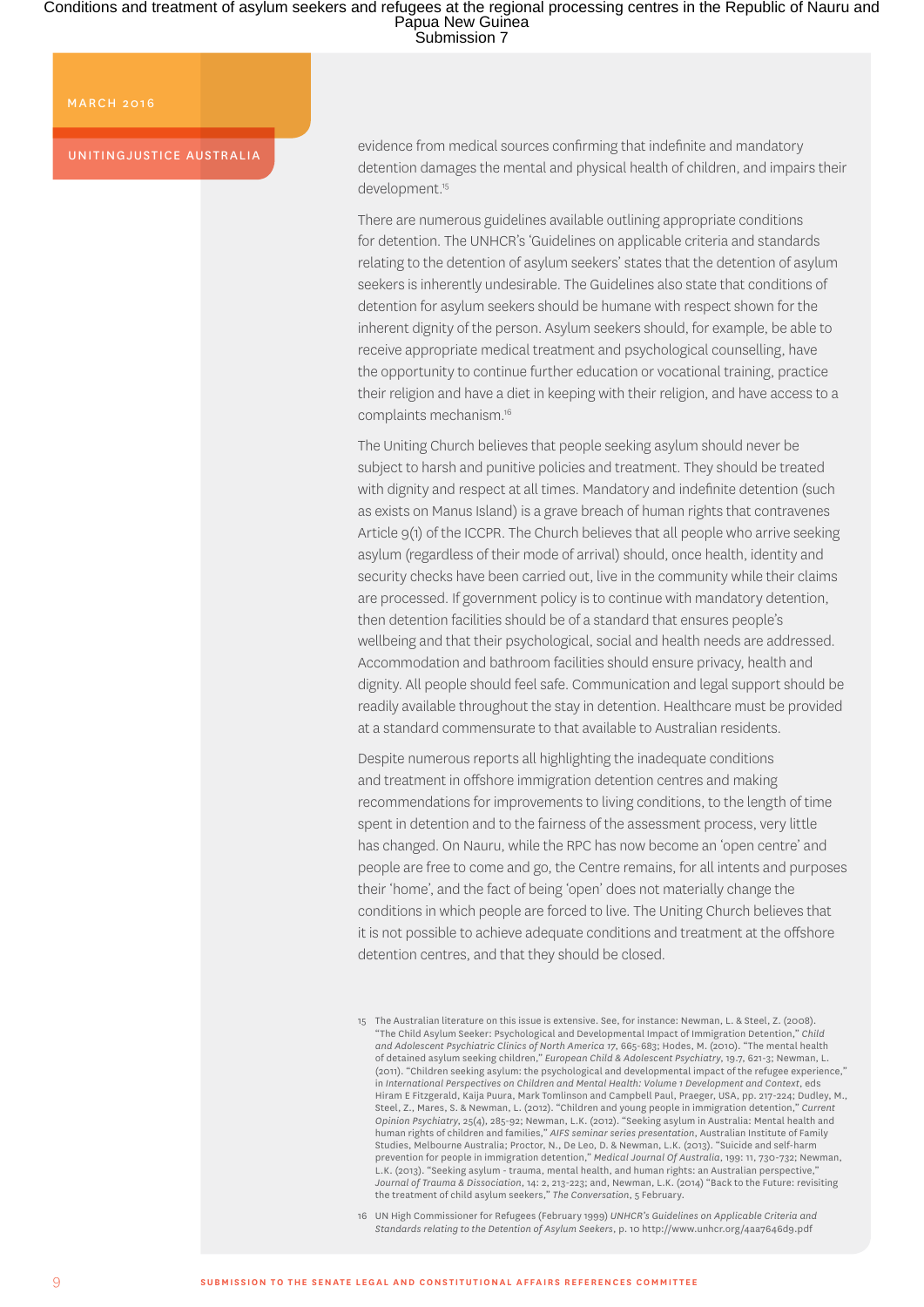MARCH 2016

UNITINGJUSTICE AUSTRALIA

All people seeking asylum should be transferred to the Australian mainland where they should reside in the community while their claims for protection are assessed.

*Recommendations*

- *1. The regional detention and processing centres on Nauru and Manus Island should be closed. All people seeking asylum should be transferred to the Australian mainland where they should reside in the community while their claims for protection are assessed.*
- *2. If people seeking asylum are to remain in the centres (be they closed or 'open'), then the following conditions and treatment should apply:17*
	- *a. People in detention must be treated with dignity and respect at all times.*
	- *b. Detention facilities should be of a standard that ensures people's wellbeing and addresses their psychological, social, educational and health needs.*
	- *c. Healthcare must be provided at a standard commensurate to that available to Australian residents.*
	- *d. Food must be nutritious and suitable for people's age and religious and cultural background. Asylum seekers should be able to prepare their own food wherever possible.*
	- *e. Accommodation and bathroom facilities should be of a standard necessary to uphold people's dignity, health and privacy.*
	- *f. Asylum seekers must have access to means of communication including phones and computers (including internet).*
	- *g. Access to legal support and translation services should be provided immediately upon arrival and be readily available throughout the stay in detention facilities.*
	- *h. Detention centres must provide adequate education and vocational training opportunities, and recreational facilities and programs.*
	- *i. Asylum seekers must be free to practice their religion.*
- *3. All detention centre staff must be properly trained, including about matters relating to the right to asylum, sexual and gender-based violence, human rights and human rights standards, cultural awareness and sensitivity, symptoms of trauma and the special needs of people with disabilities.*

<sup>17</sup> Uniting Church in Australia Assembly (2015), *Shelter from the Storm*, op. cit., Principles for Good Policy, Section 5, pp. 10-11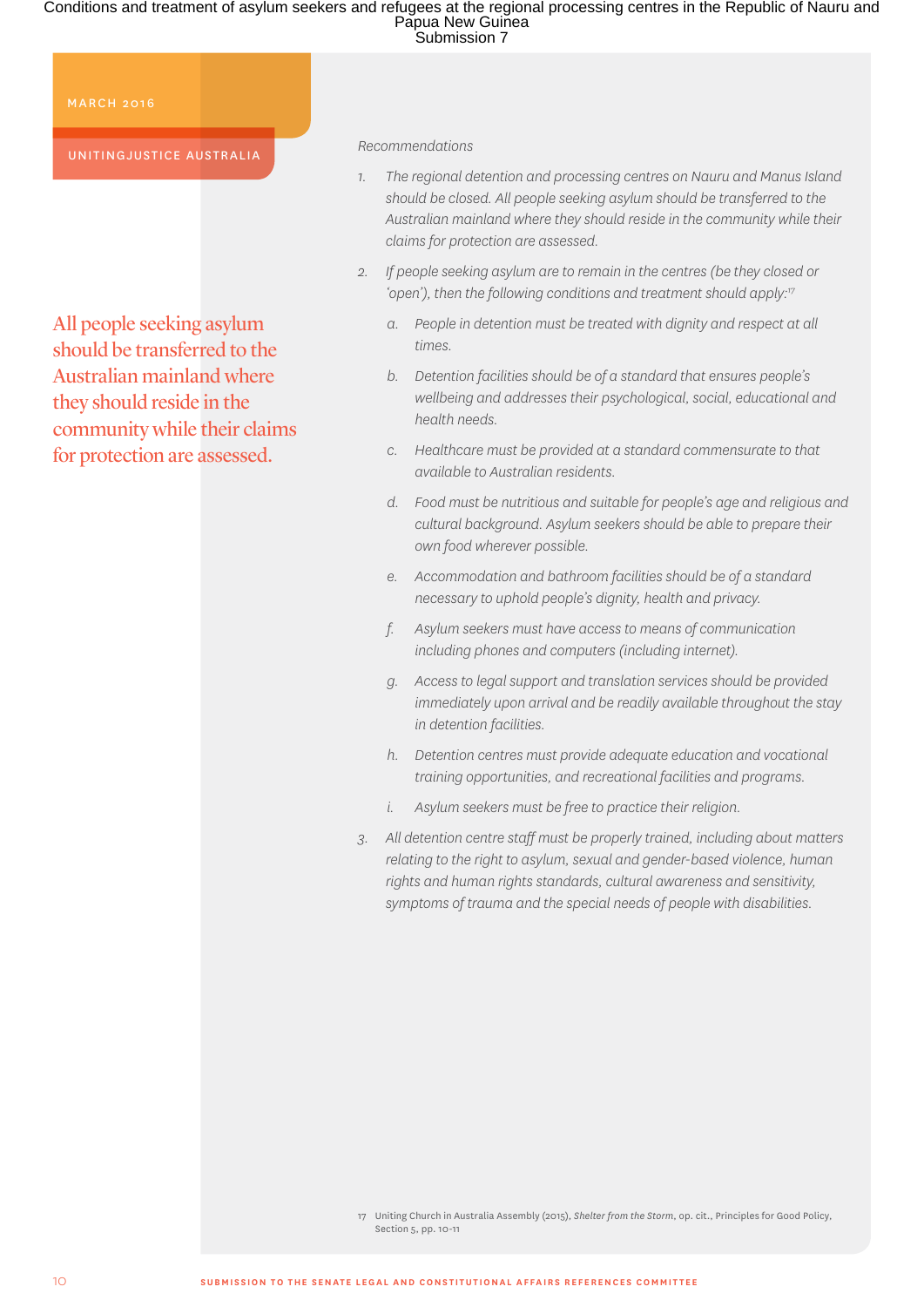MARCH 2016

UNITINGJUSTICE AUSTRALIA

# **2. Transparency and Accountability**

**Transparency and accountability mechanisms that apply to the regional processing centres in the Republic of Nauru and Papua New Guinea**

UnitingJustice believes that transparency and accountability mechanisms in relation to the management of regional processing centres in Nauru and PNG are woefully inadequate.

One indicator of accountability is the manner in which incidents of inappropriate behaviour by contractors and staff are reported, and the mechanisms for complaints and redress. The Select Committee report on the 'Recent allegations relating to conditions and circumstances at the Regional Processing Centre in Nauru' expressed particular concerned about an incident in which Wilson Security personnel were seen on video footage planning to use unreasonable force against asylum seekers during a riot on 19 July 2013. Evidence provided by Wilson Security to the Senate inquiry relating to the video footage was later shown to be intentionally misleading.<sup>18</sup> General lack of transparency and poor performance of the Department of Immigration and Border Protection was noted in relation to their knowledge of serious incidents such as this.19

The *Forgotten Children* report details complaints made by children that unreasonable force was used by Serco officers to move them from one place to another on 24 March 2014. The AHRC concluded that appropriate alternatives to use of force were not adequately considered and that the use of force to transfer unaccompanied children was in violation of Article 37(c) of the CRC. <sup>20</sup>

It is important that the process for refugee status determination (RSD) be transparent and timely. The UNHCR's report on its visit to Manus Island in 2013 raised concerns about the transparency of this process. They noted that staff lacked experience and training and that "at present, there is no clear and adequate legal or regulatory framework for conducting RSD in PNG." <sup>21</sup>

Another indicator of accountability is a willingness to take responsibility for those actions that take place within a state's jurisdiction. As a matter of international law, Australia's jurisdiction over people in offshore processing centres in Nauru and Papua New Guinea arises from its effective control over their circumstances. This is based, amongst other things, on the fact that Australia entered into agreements with Nauru and PNG for the establishment of the centres, pays for their operation, contracts service providers for

the centres, and has significant governance responsibilities and control at the

<sup>18</sup> J. Dale (2 October 2015), 'Australia's opaque offshore asylum policy on Nauru', Australian Lawyers Alliance, , [https://www.lawyersalliance.com.au/opinion/australias-opaque-offshore-asylum-policy-on](https://www.lawyersalliance.com.au/opinion/australias-opaque-offshore-asylum-policy-on-nauru)[nauru,](https://www.lawyersalliance.com.au/opinion/australias-opaque-offshore-asylum-policy-on-nauru) accessed 17 December 2015

<sup>19</sup> The Senate (August 2015), 'Taking responsibility: conditions and circumstances at the Regional Processing Centre in Nauru', op. cit., p. 125

<sup>20</sup> Australian Human Rights Commission (2014) *The Forgotten Children*, op. cit., p. 14

<sup>21</sup> UN High Commissioner for Refugees (2013) 'UNHCR Monitoring visit to Manus Island, Papua New Guinea', op. cit., p. 1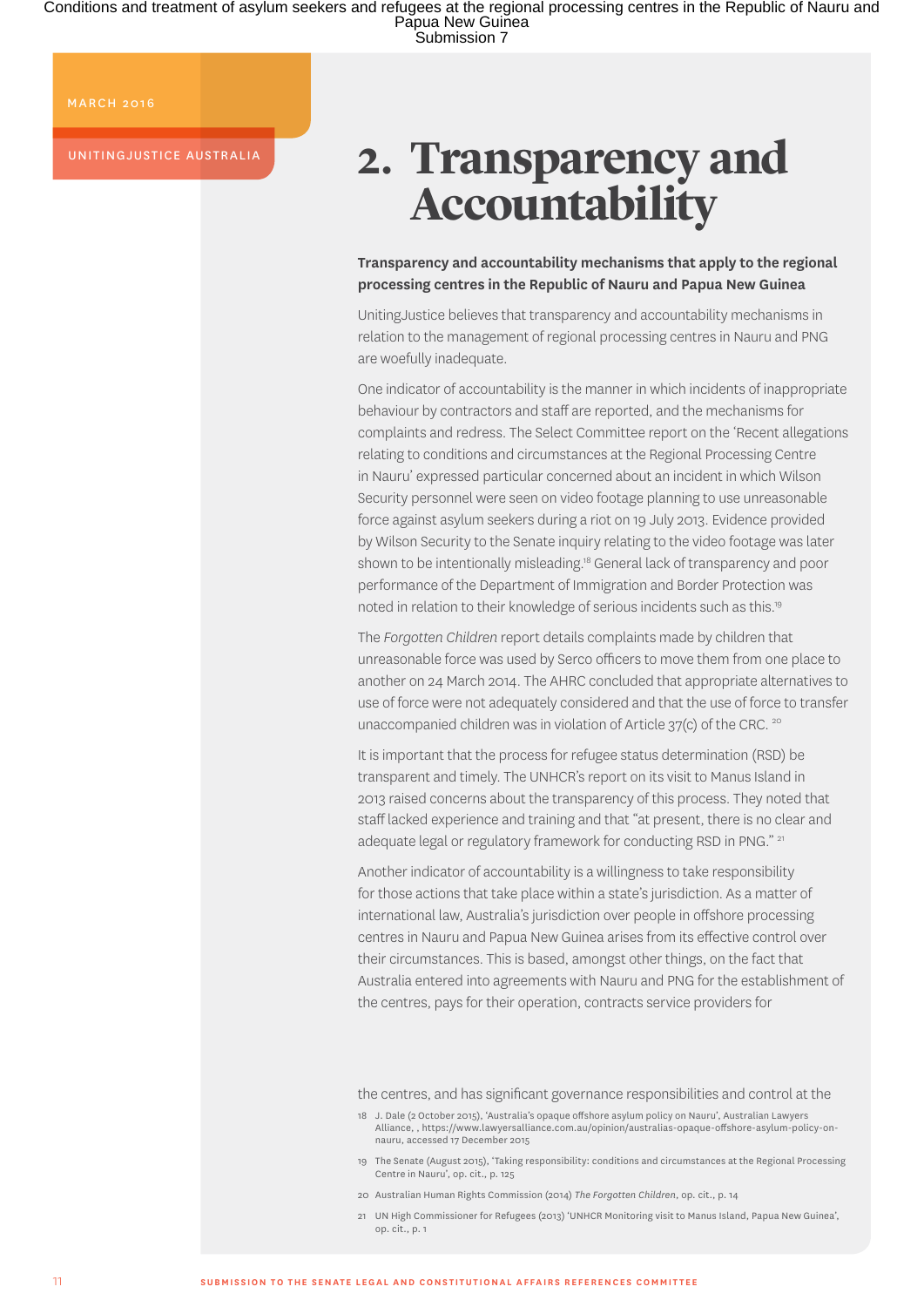#### MARCH 2016

UNITINGJUSTICE AUSTRALIA

centres.22 The AHRC has indicated that Australia has 'effective control' over the asylum seekers transferred to and detained in Nauru, which binds the Australian Government to treat those people according to the human rights treaties to which Australia is a party.<sup>23</sup>

The AHRC's guidelines for human rights standards in immigration detention state that:

Where detention or aspects of detention are contracted out to private companies, the Australian Government retains responsibility for human rights protection and a non-delegable duty of care. The government must exercise adequate oversight in order to meet its international human rights obligations. 24

The Australian Government outsources its offshore detention centre management to contractors like Wilson Security, Serco and Broadspectrum (formerly Transfield). It has been found that these contractors are not properly accountable to the Commonwealth despite the significant financial investment of the Australian Government in their services.25 Discussions in Senate Estimates have clarified that the Australian Border Force has ultimate accountability for operations at regional detention centres.26

A significant consequence of Government outsourcing these functions is that it reduces the accountability of both the Australian Government and the subcontractors. Privately contracted companies, for example, are beyond the scope of Australia's freedom of information laws. Contractors can decline to be questioned in Senate Estimates where government employees are required to appear. Also, while public servants are subject to an APS Code of Conduct, private contractors face no such requirements.27 We believe that the Australian Government should impose the same accountability mechanisms on subcontractors as it would apply to public servants.

Another indicator of transparency relates to the flow of information or lack thereof. It is concerning that a number of attempts to independently monitor the conditions and circumstances at the detention centres have been met with resistance. The Select Committee of 2015 inquiring into the RPC in Nauru, noted

<sup>22</sup> Andrew & Renata Kaldor Centre for International Refugee Law (2015) 'Offshore processing: Australia's responsibility for asylum seekers and refugees in Nauru and Papua New Guinea', Fact Sheet, [http://www.](http://www.kaldorcentre.unsw.edu.au/publication/offshore-processing-australia’s-responsibility-asylum-seekers-and-refugees-nauru-and) [kaldorcentre.unsw.edu.au/publication/offshore-processing-australia's-responsibility-asylum-seekers](http://www.kaldorcentre.unsw.edu.au/publication/offshore-processing-australia’s-responsibility-asylum-seekers-and-refugees-nauru-and)[and-refugees-nauru-and](http://www.kaldorcentre.unsw.edu.au/publication/offshore-processing-australia’s-responsibility-asylum-seekers-and-refugees-nauru-and), accessed 18 March 2016

<sup>23</sup> This argument was also accepted by some of the judges in the M68 case: "Australian participation was 'indisputable', according to Chief Justice French and justices Kiefel and Nettle. Justice Gageler found that Australia had 'procured' the detention of asylum seekers on Nauru through its contractors who exercised physical control over them. Justice Bell also held that Australia had 'exercised effective control'". See more at [http://www.kaldorcentre.unsw.edu.au/publication/glimmers-hope-detained-asylum-seekers](http://www.kaldorcentre.unsw.edu.au/publication/glimmers-hope-detained-asylum-seekers-high-court%E2%80%99s-nauru-decision#sthash.ORfmZWrO.dpuf)[high-court%E2%80%99s-nauru-decision#sthash.ORfmZWrO.dpuf](http://www.kaldorcentre.unsw.edu.au/publication/glimmers-hope-detained-asylum-seekers-high-court%E2%80%99s-nauru-decision#sthash.ORfmZWrO.dpuf)

<sup>24</sup> Australian Human Rights Commission (2013) *Human rights standards for immigration detention*, p. 18 [https://www.humanrights.gov.au/our-work/asylum-seekers-and-refugees/publications/human-rights](https://www.humanrights.gov.au/our-work/asylum-seekers-and-refugees/publications/human-rights-standards-immigration-detention)[standards-immigration-detention](https://www.humanrights.gov.au/our-work/asylum-seekers-and-refugees/publications/human-rights-standards-immigration-detention)

<sup>25</sup> The Senate (August 2015), 'Taking responsibility: conditions and circumstances at the Regional Processing Centre in Nauru', op. cit., p. 125

<sup>26</sup> Senate Estimates (19 October 2015), Official Hansard of the Legal and Constitutional Affairs Legislation Committee, p. 81 [http://parlinfo.aph.gov.au/parlInfo/download/committees/estimate/c952e672-02c0-](http://parlinfo.aph.gov.au/parlInfo/download/committees/estimate/c952e672-02c0-4a05-9274-643291cd067d/toc_pdf/Legal%20and%20Constitutional%20Affairs%20Legislation%20Committee_2015_10_19_3916_Official.pdf;fileType=application%2Fpdf#search=%222010s%202015%2) [4a05-9274-643291cd067d/toc\\_pdf/Legal%20and%20Constitutional%20Affairs%20Legislation%20](http://parlinfo.aph.gov.au/parlInfo/download/committees/estimate/c952e672-02c0-4a05-9274-643291cd067d/toc_pdf/Legal%20and%20Constitutional%20Affairs%20Legislation%20Committee_2015_10_19_3916_Official.pdf;fileType=application%2Fpdf#search=%222010s%202015%2) [Committee\\_2015\\_10\\_19\\_3916\\_Official.pdf;fileType=application%2Fpdf#search=%222010s%202015%20](http://parlinfo.aph.gov.au/parlInfo/download/committees/estimate/c952e672-02c0-4a05-9274-643291cd067d/toc_pdf/Legal%20and%20Constitutional%20Affairs%20Legislation%20Committee_2015_10_19_3916_Official.pdf;fileType=application%2Fpdf#search=%222010s%202015%2) [10%2019%20legal%20and%20constitutional%20affairs%20legislation%20committee%22](http://parlinfo.aph.gov.au/parlInfo/download/committees/estimate/c952e672-02c0-4a05-9274-643291cd067d/toc_pdf/Legal%20and%20Constitutional%20Affairs%20Legislation%20Committee_2015_10_19_3916_Official.pdf;fileType=application%2Fpdf#search=%222010s%202015%2) accessed 15 January 2016

<sup>27</sup> B. Keane (18 November 2015) 'Outsourcing the key weapon in the war against transparency', Crikey, [http://](http://www.crikey.com.au/2015/11/18/outsourcing-the-key-weapon-in-the-war-against-transparency/) [www.crikey.com.au/2015/11/18/outsourcing-the-key-weapon-in-the-war-against-transparency/](http://www.crikey.com.au/2015/11/18/outsourcing-the-key-weapon-in-the-war-against-transparency/) accessed 15 January 2016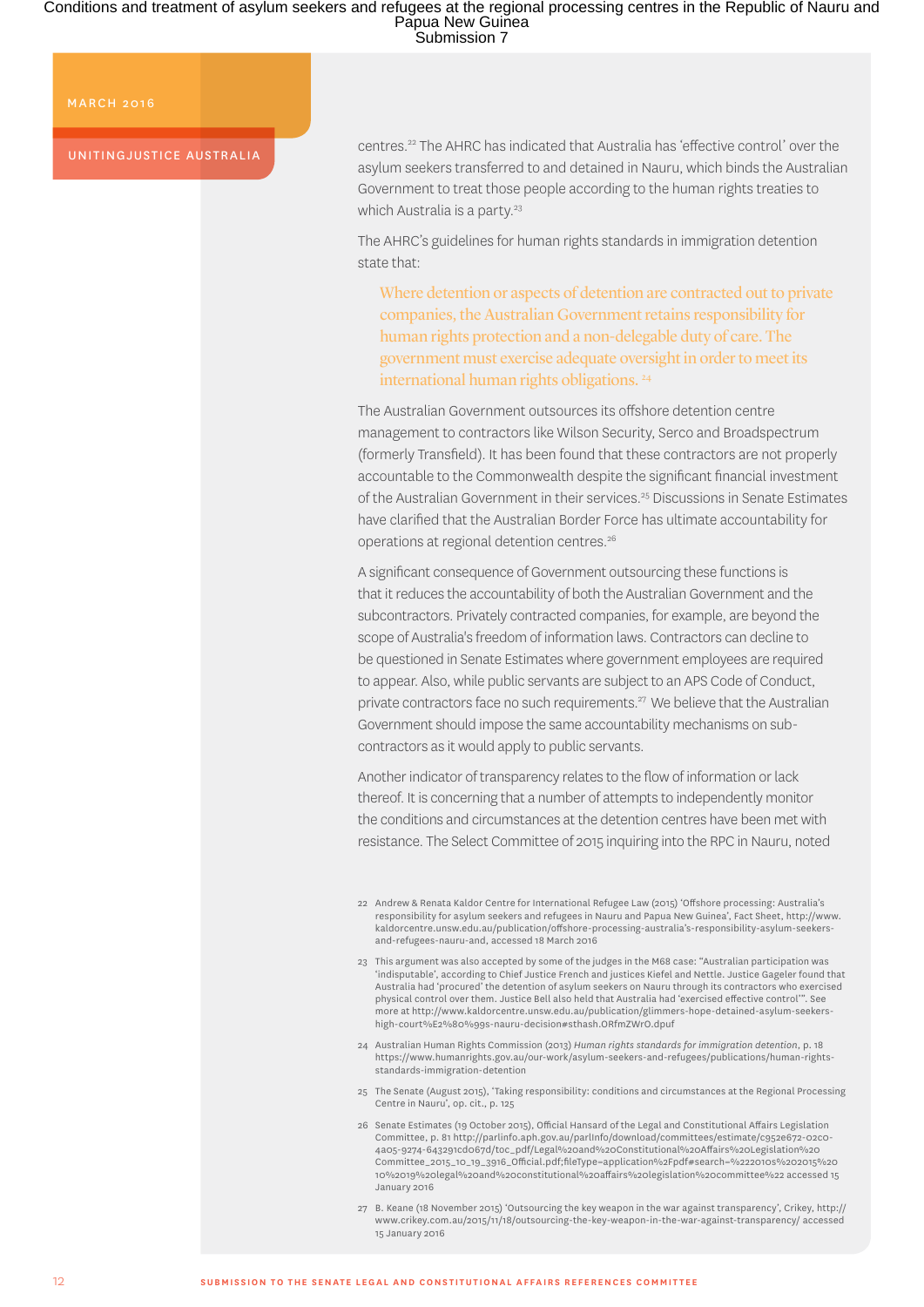#### MARCH 2016

UNITINGJUSTICE AUSTRALIA

Attempts to silence dissent and restrict the release of information about conditions and events in offshore detention centres are evidence of limited accountability and transparency.

in its report that the inquiry was not afforded full and transparent access to the information it requested from key stakeholders in relation to the management of the centre.28 The Committee made a number of recommendations regarding improvements to transparency and accountability in management of the centre and improved access to the centre for the AHRC and for the media.<sup>29</sup> These recommendations have not been implemented.

The introduction of the *Australian Border Force Bill (2015)* saw the passage of laws that threaten contractors, including medical professionals, with two years in prison if they speak out about abuse discovered while working for the Department of Immigration and Border Protection. In September 2015, the UN Special Rapporteur on the Human Rights of Migrants cancelled a visit to Australia because of the risk this legislation would pose to service providers who chose to disclose information of that nature to the rapporteur. These attempts to silence dissent and restrict the release of information about conditions and events in offshore detention centres are further evidence of limited accountability and transparency.

Lack of transparency and accountability in relation to the centre in Nauru is not, however, a recent phenomenon. The Joint Advisory Committee for Regional Processing Arrangements in Nauru was established in December 2012, as part of an initiative to ensure transparency and accountability for processing arrangements. The Committee's Physical and Mental Health Subcommittee produced a 56 page report in May 2014, outlining serious mental and physical health concerns regarding the detention centre, but the Committee never made this report publicly available. *The Guardian* newspaper obtained a copy of the report and published it on their website.<sup>30</sup> A truly transparent and accountable system would see monitoring reports publicly available. Such a system would also ensure that recommendations made by independent monitoring bodies are acted upon.

*Recommendations*

- *4. Australia must support and uphold the legal rights of all asylum seekers, including fair, transparent and timely processes for assessing people's refugee claims consistent with the spirit and intention of the Refugee Convention.*
- *5. People who are detained, whether in closed or 'open' centres, must have access to a non-discriminatory complaints process that includes an independent appeals mechanism, and have the right to make a complaint to external authorities.*
- *6. The Australian Government must be transparent in the implementation of its policies in Nauru and Manus Island, PNG, open to scrutiny by the courts and the media and to critique and advocacy from civil society.*
- *7. The Australian Government should impose the same accountability mechanisms on sub-contractors as would apply to public servants.*
- 28 The Senate (August 2015), 'Taking responsibility: conditions and circumstances at the Australia's Regional Processing Centre in Nauru', op. cit., p. 120

29 ibid.

<sup>30</sup> O. Laughland (30 May 2014), 'Nauru detention: serious health risks to children revealed in confidential report', *The Guardian*, [http://www.theguardian.com/world/2014/may/30/nauru-detention-serious](http://www.theguardian.com/world/2014/may/30/nauru-detention-serious-health-risks-to-children-revealed-in-confidential-report)[health-risks-to-children-revealed-in-confidential-report](http://www.theguardian.com/world/2014/may/30/nauru-detention-serious-health-risks-to-children-revealed-in-confidential-report) , and N. Procter et al (16-19 February 2014) 'Physical and Mental Health Subcommittee of the Joint Advisory Committee for Nauru Regional Processing Arrangements, Nauru Site Visit Report', [https://assets.documentcloud.org/documents/1175048/hmhsc](https://assets.documentcloud.org/documents/1175048/hmhsc-jac-site-visit-report-final-1.txt)[jac-site-visit-report-final-1.txt](https://assets.documentcloud.org/documents/1175048/hmhsc-jac-site-visit-report-final-1.txt), accessed 7 March 2016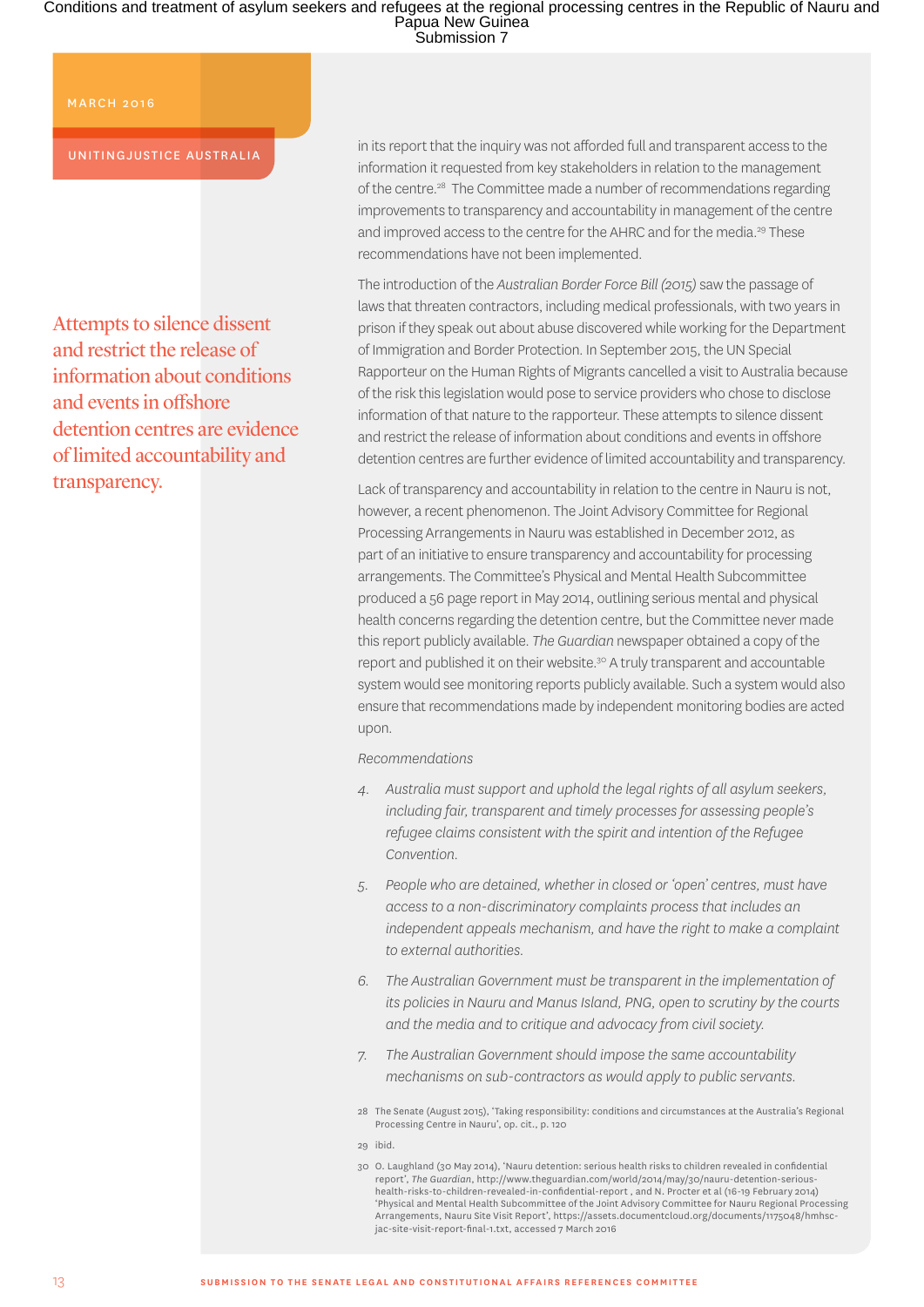#### MARCH 2016

UNITINGJUSTICE AUSTRALIA

- *8. An independent authority should monitor and report publicly on the conditions under which asylum seekers are held to ensure that they are treated justly and humanely. Such an authority should be afforded full and transparent access to the information requested from key stakeholders.*
- *9. All immigration detention facilities must be accessible for monitoring by independent bodies including the United Nations High Commissioner for Refugees, the Australian Red Cross, the Commonwealth Ombudsman and the Australian Human Rights Commission.*

## **3. The Moss Review**

### **Implementation of recommendations of the Moss Review in relation to the regional processing centre in the Republic of Nauru**

The Moss Review, given the brief of investigating allegations of sexual abuse and misconduct on Nauru, released its report in March 2015. The report makes 19 recommendations for changes to policy and procedures at the offshore processing centre relating to addressing and dealing with sexual harassment and sexual relationships, and proper investigation and prosecution of incidents of sexual and other physical assault. The report also recommended that the Department of Immigration and Border Protection review the decision to require the removal of ten Save the Children staff. 31

The Select Committee inquiry into Nauru in 2015 found that only some of the recommendations from the Moss report had been adequately implemented. The Committee expressed ongoing concern for the safety of women and children in Nauru, saying that conditions in the centre were "not adequate, appropriate or safe for the asylum seekers detained there". 32

The Refugee Council of Australia, in a submission to the Select Committee's inquiry, expressed its belief that the failures and lack of safeguards at the detention centres on Nauru make the offshore processing centre untenable.<sup>33</sup> Amnesty International, in their submission to the same inquiry, noted that direct reports from asylum seekers about conditions at the detention centre were consistent with those in the Moss Review regarding the incidence and seriousness of sexual abuse and sexual harassment. 34

- 31 P. Moss (2015), 'Review into Recent allegations relating to conditions and circumstances at the Regional Processing Centre in Nauru', op. cit., pp. 6
- 32 The Senate (August 2015), 'Taking responsibility: conditions and circumstances at the Australia's Regional Processing Centre in Nauru', op. cit., p. 120
- 33 Refugee Council of Australia (April 2015) Submission to the Select Committee on the recent allegations relating to conditions and circumstances at the Regional Processing Centre in Nauru, p. 2 [http://www.](http://www.refugeecouncil.org.au/wp-content/uploads/2015/06/1504-Nauru.pdf) [refugeecouncil.org.au/wp-content/uploads/2015/06/1504-Nauru.pdf](http://www.refugeecouncil.org.au/wp-content/uploads/2015/06/1504-Nauru.pdf)
- 34 Amnesty International Australia (April 2015) Submission to the Select Committee on the recent allegations relating to conditions and circumstances at the Regional Processing Centre in Nauru, p. 3 [http://www.](http://www.amnesty.org.au/refugees/comments/37220/) [amnesty.org.au/refugees/comments/37220/](http://www.amnesty.org.au/refugees/comments/37220/)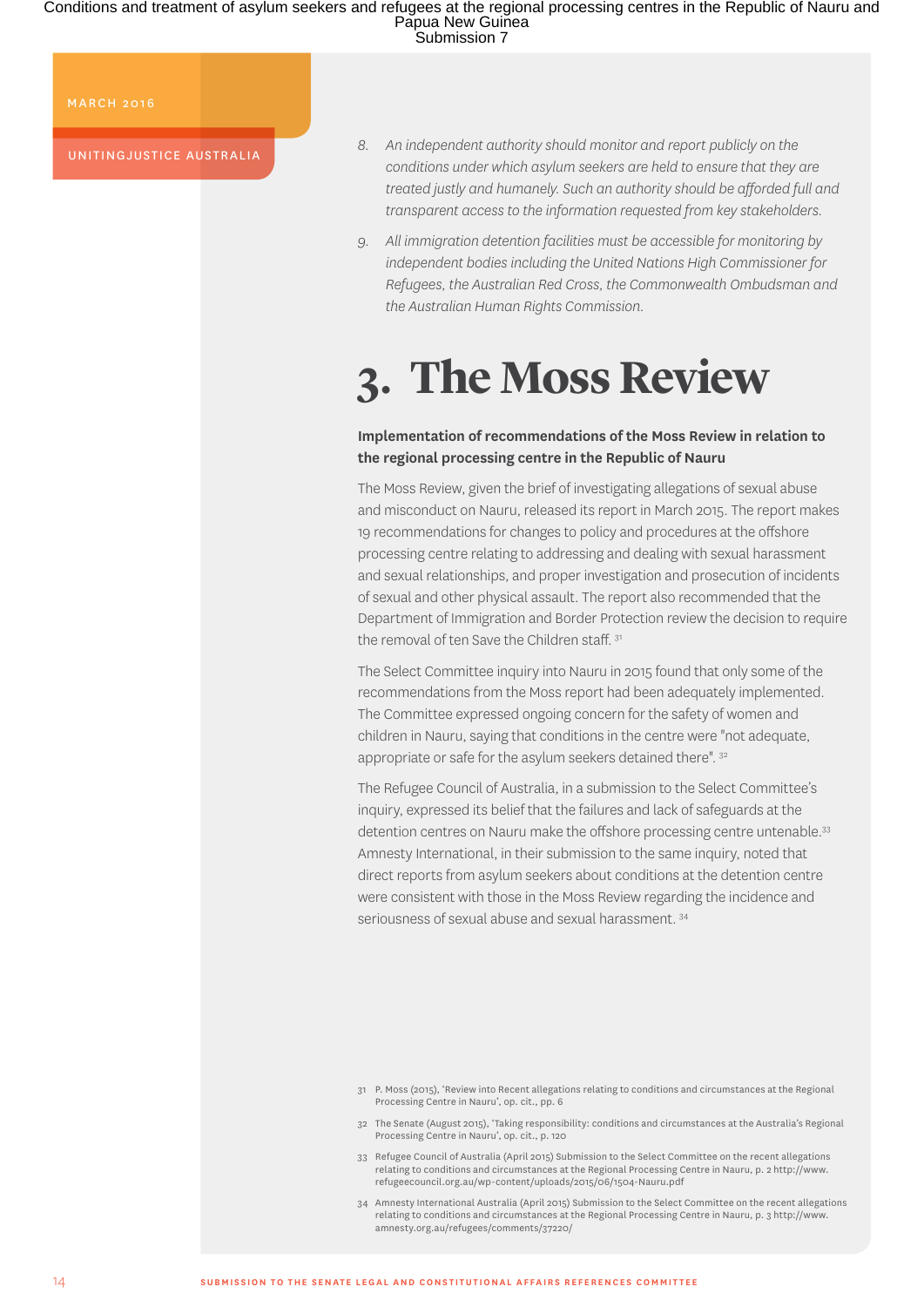#### MARCH 2016

UNITINGJUSTICE AUSTRALIA

Media reports indicate that the circumstances on Nauru are still unsafe and that the recommendations have not been adequately implemented. A video, posted on Facebook on 8 January 2016, depicts a Nauru hospital in a state of disrepair despite claims by the Australian Government that funding of \$26 million was injected into the hospital. UnitingJustice is extremely concerned that health care has not improved on the island since the Moss report. 35

#### *Recommendation*

*10. The Australian Government should immediately implement all the recommendations of the Moss Review.*

## **4. Legal Compliance**

**The extent to which the Australian-funded regional processing centres in the Republic of Nauru and Papua New Guinea are operating in compliance with Australian and international legal obligations**

Australia's practice of placing asylum seekers who arrive by boat in regional detention centres, and the manner in which those centres are run, breaches a number of our international obligations and Australia's own domestic laws.

One of Australia's obligations under the Refugee Convention is non-refoulement (Article 33), the obligation to not send a person back to a situation of persecution. Further, international human rights treaties, such as the CAT and the ICCPR, prohibit people being returned to countries where they face a real risk of torture, cruel, inhuman and degrading treatment, or arbitrary deprivation of life. By transferring adults and children seeking asylum to offshore detention centres without being able to ensure that those people will not face persecution or a real risk of significant harm (torture or cruel, inhuman or degrading treatment or punishment), Australia risks breaching its obligations under international law.36 In particular, UnitingJustice is concerned that Australia could risk breaching its international obligations by sending people to Nauru or Manus Island, knowing that these countries do not have all the appropriate human rights safeguards in place. For example, Nauru has not yet signed the ICCPR and PNG has not yet signed the CAT. In addition, legislation in these countries does not codify protection of important human rights, specifically those that would protect lesbian, gay, bisexual, transgender, queer and intersex (LGBTQI) people. For example, same-sex acts between men are illegal under Section 210 of the Papua New Guinea *Criminal Code (1974)*37 and culturally there is still

37 Amnesty International (2013) 'This is breaking people', op. cit., p. 73

<sup>35</sup> Free the Children Nauru, Facebook post, viewed 25 January 2016, [https://www.facebook.](https://www.facebook.com/839867502797443/videos/874621615988698/) [com/839867502797443/videos/874621615988698/](https://www.facebook.com/839867502797443/videos/874621615988698/)

<sup>36</sup> Andrew & Renata Kaldor Centre for International Refugee Law (30 April 2015) Submission to the Select Committee on the recent allegations relating to conditions and circumstances at the regional processing centre in Nauru, p. 6 [http://www.kaldorcentre.unsw.edu.au/publication/submission-senate-select](http://www.kaldorcentre.unsw.edu.au/publication/submission-senate-select-committee-recent-allegations-relating-conditions-and)[committee-recent-allegations-relating-conditions-and](http://www.kaldorcentre.unsw.edu.au/publication/submission-senate-select-committee-recent-allegations-relating-conditions-and)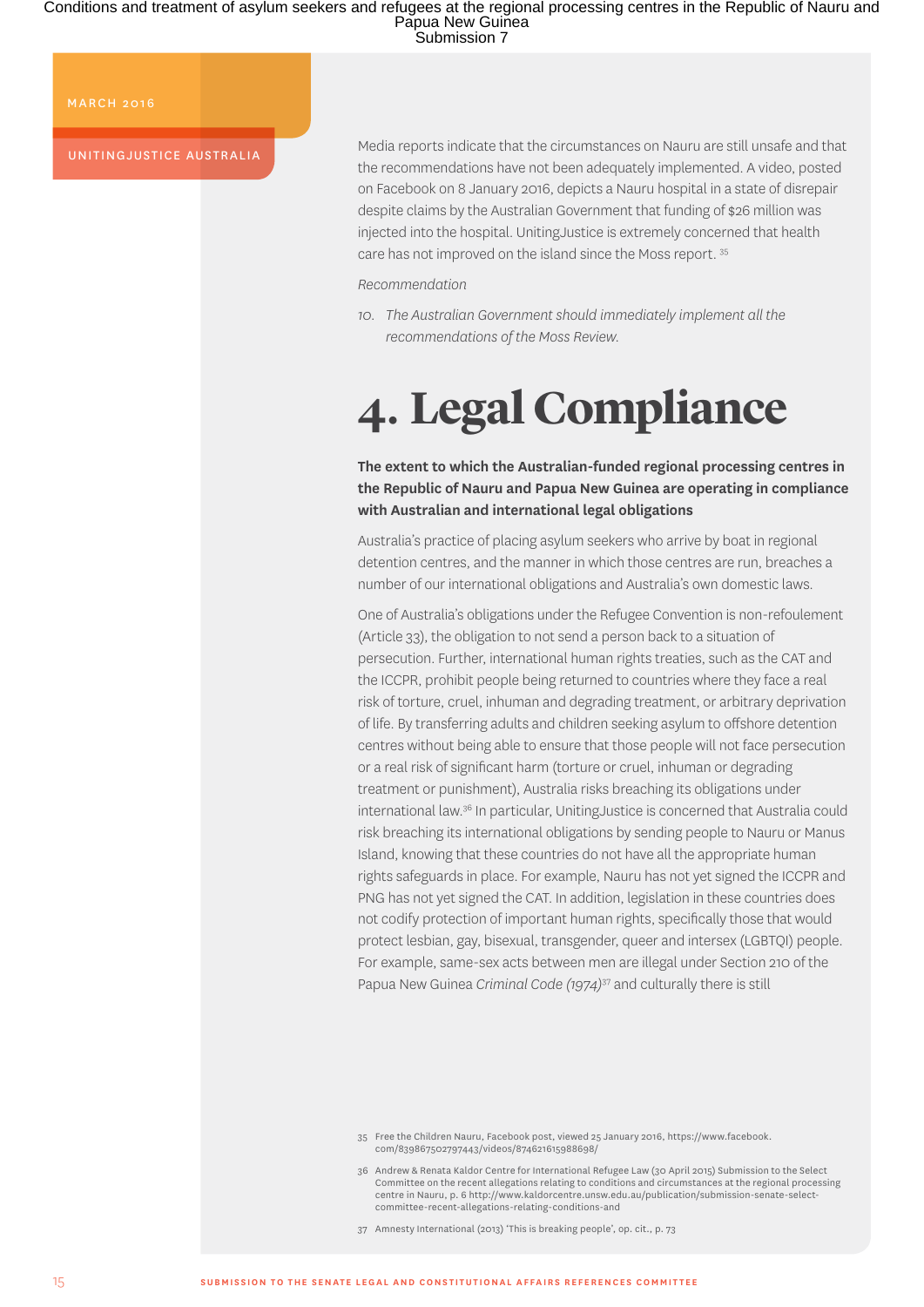#### MARCH 2016

#### UNITINGJUSTICE AUSTRALIA

UnitingJustice believes that the Migration Act as amended by the *Migration and Maritime Powers Legislation Amendment (Resolving the Asylum Legacy Caseload) Act 2014*, significantly undermines Australia's commitment to meeting its international legal obligations to protect victims of persecution.

significant discrimination against LGBTQI people.<sup>38</sup> Women and child refugees living in the community in Nauru do not feel safe, with at least 10 cases of abuse and harassment being reported between May 2014 and September 2015, with authorities being slow to act.39

There are guidelines within international law that govern the welfare of noncitizen children. The CRC states that all actions concerning children should be based on the primary consideration of the best interests of the child. The Convention details a child's right to the highest attainable standard of health and medical care, an adequate standard of living, access to quality education, and protection from violence. These rights must be incorporated into every level of policy development and implementation where the lives of young asylum seekers are concerned. By detaining children and failing to adequately protect them from harm, Australia risks breaching its obligations under the CRC.<sup>40</sup> In response to the evidence detailed in this submission, all transfers of children to Nauru should be immediately suspended.

Article 9 of the ICCPR relates to the right to liberty. During its visit to Manus Island, the UNHCR reported on a number of restrictions placed on detainees that breach international law such as the deprivation of liberty, particularly due to the arbitrary nature of the detention.<sup>41</sup>

Australia's international legal obligations for immigration detention are summarised by the AHRC in *Human rights standards for immigration detention*. These standards include ensuring that no person in immigration detention is subjected to torture or to cruel, inhuman or degrading treatment or punishment, ensuring the safety of detainees, and people's right to make complaints and have those complaints acted upon.42 The Guidelines also describe standards for enabling monitoring by independent bodies at the centre.43 Yet, as stated above, restrictions have been placed on journalists and on service providers who would report to the AHRC, the UNHCR or other monitoring bodies.

In 2014, UnitingJustice expressed grave concerns about changes to the *Migration Act 1958* enacted by the *Migration and Maritime Powers Legislation Amendment (Resolving the Asylum Legacy Caseload) Act 2014*. 44 UnitingJustice believes that the Migration Act as amended by this legislation significantly

38 ibid., p. 73 and p. 80

- 39 S. Anderson (2016) 'Nauru police launch investigation after claims 6-year old refugee sexually assaulted', ABC News, [http://www.abc.net.au/news/2016-01-07/refugee-child-allegedly-sexually-abused-on](http://www.abc.net.au/news/2016-01-07/refugee-child-allegedly-sexually-abused-on-nauru/7073452)[nauru/7073452](http://www.abc.net.au/news/2016-01-07/refugee-child-allegedly-sexually-abused-on-nauru/7073452)
- 40 *UN Convention on the Rights of the Child*,<http://www.ohchr.org/en/professionalinterest/pages/crc.aspx>
- 41 UN High Commissioner for Refugees (2013) 'UNHCR Monitoring visit to Manus Island, Papua New Guinea 23 to 25 October 2013', op. cit.
- 42 Australian Human Rights Commission (2013) *Human rights standards for immigration detention*, op. cit., p.17
- 43 ibid.
- 44 UnitingJustice Australia (October 2014) Submission, Senate Legal and Constitutional Affairs Legislation Committee inquiry in to the *Migration and Maritime Powers Legislation Amendment (Resolving the Asylum Legacy Caseload) Bill 2014*, [http://www.unitingjustice.org.au/refugees-and-asylum-seekers/submissions/](http://www.unitingjustice.org.au/refugees-and-asylum-seekers/submissions/item/980-inquiry-into-the-migration-and-maritime-powers-legislation-amendment-resolving-the-asylum-legacy-caseload-bill-2014) [item/980-inquiry-into-the-migration-and-maritime-powers-legislation-amendment-resolving-the](http://www.unitingjustice.org.au/refugees-and-asylum-seekers/submissions/item/980-inquiry-into-the-migration-and-maritime-powers-legislation-amendment-resolving-the-asylum-legacy-caseload-bill-2014)[asylum-legacy-caseload-bill-2014](http://www.unitingjustice.org.au/refugees-and-asylum-seekers/submissions/item/980-inquiry-into-the-migration-and-maritime-powers-legislation-amendment-resolving-the-asylum-legacy-caseload-bill-2014)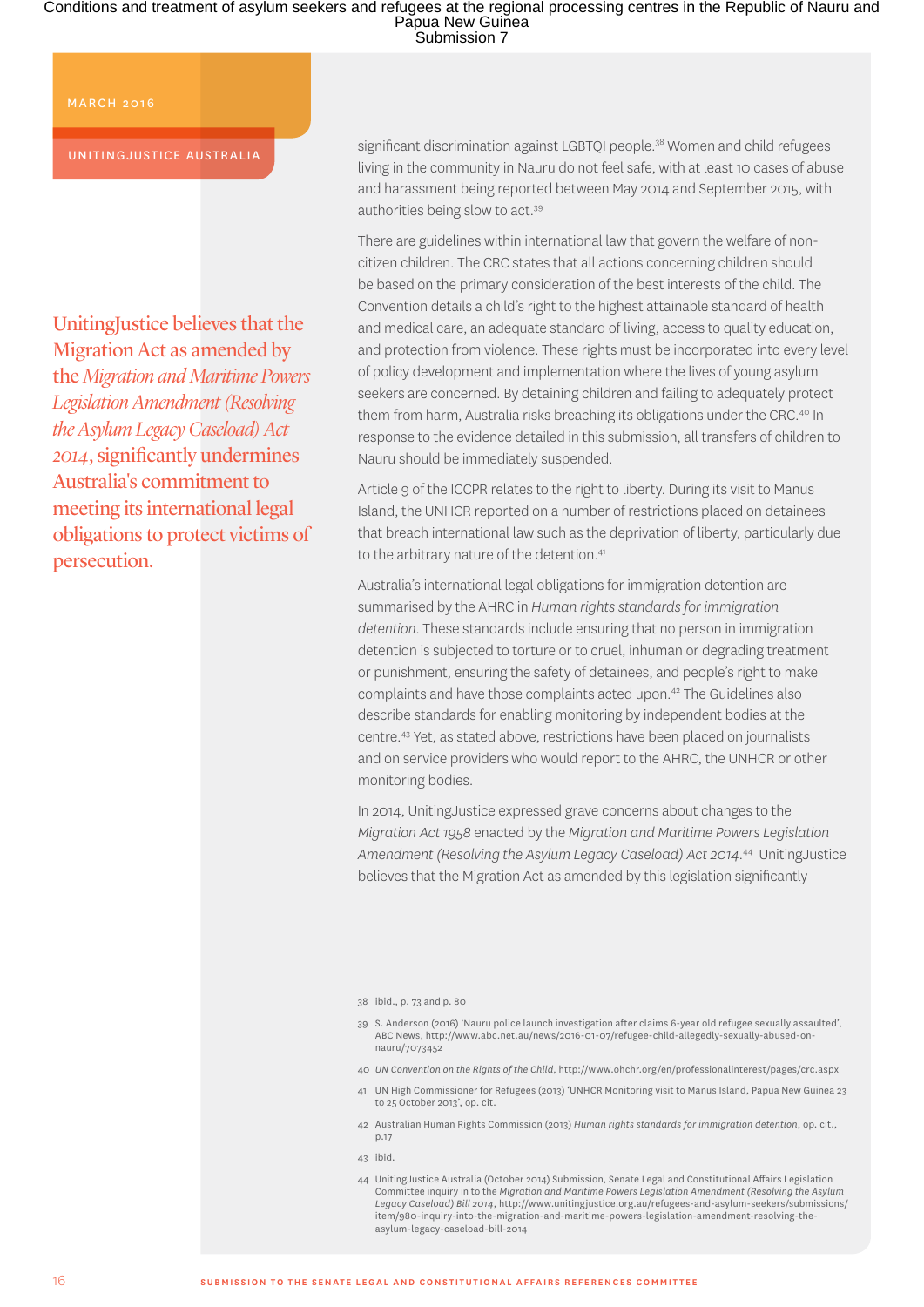#### MARCH 2016

UNITINGJUSTICE AUSTRALIA

undermines Australia's commitment to meeting its international legal obligations to protect victims of persecution. The amendments saw the removal of most references to the Refugee Convention, and the reinterpretation of the definitions of 'refugee' and 'well-founded fear of persecution' places Australia at increased risk of breaching international law, serves to undermine the international protection regime and increase the risk of refoulement. The Migration Act now also allows for the Minister for Immigration and Border Protection to make (unreviewable) decisions that disregard our international obligations and renders newborn children of people who came by boat to seek asylum effectively stateless, as they are defined as 'Unauthorised Maritime Arrivals (UMAs)':

…newborn children have the right to acquire a nationality as contained in article 24(3) of the ICCPR and article  $7(1)$  of the CRC. The right to a grant of nationality for individuals who would otherwise be stateless is contained in Articles 1 and 2 of the 1961 Statelessness Convention. There is a risk that the newborn child of non-citizen parents would be rendered stateless under this new legislation, given that it is unlikely they will be offered citizenship by their parents' country of origin. The Convention on the Reduction of Statelessness that Australia has signed, obliges states parties to "grant its nationality to a person born in its territory who would otherwise be stateless". Australia's Citizenship Act 2007 affirms this obligation, stating that any child who was born in Australia, and who is not and has never been a citizen of another country and is not entitled to apply for citizenship elsewhere, is eligible for Australian citizenship. 45

#### *Recommendations*

- *11. Australia should reduce the risk of refoulement by amending the Migration Act to reflect the spirit and intention of the Refugee Convention, including definitions of 'refugee' and 'well-founded fear of persecution' that are consistent with the Refugee Convention.*
- *12. While people still reside in the regional detention and offshore processing on Nauru and Manus Island, the Australian Government must work with the Nauruan and PNG Governments to ensure that no-one is at risk of human rights violations under those conventions and treaties to which Australia is a party to, especially CAT, CRC and ICCPR.*
- *13. Australia's obligations under the CRC must be incorporated into every level of policy development and implementation where the lives of young asylum seekers are concerned.*
- *14. Children of people who have arrived or sought to arrive in Australia by boat should only be detained as a matter of last resort and for the shortest appropriate period of time and after an independent authority has reviewed the decision to detain. 46*
- *15. All transfers of children to Nauru should be immediately suspended.*

<sup>45</sup> ibid., p. 7

<sup>46</sup> Uniting Church in Australia Assembly (2015) *Shelter from the Storm*, op. cit., Principles for Good Policy, par. 4.1, p. 9